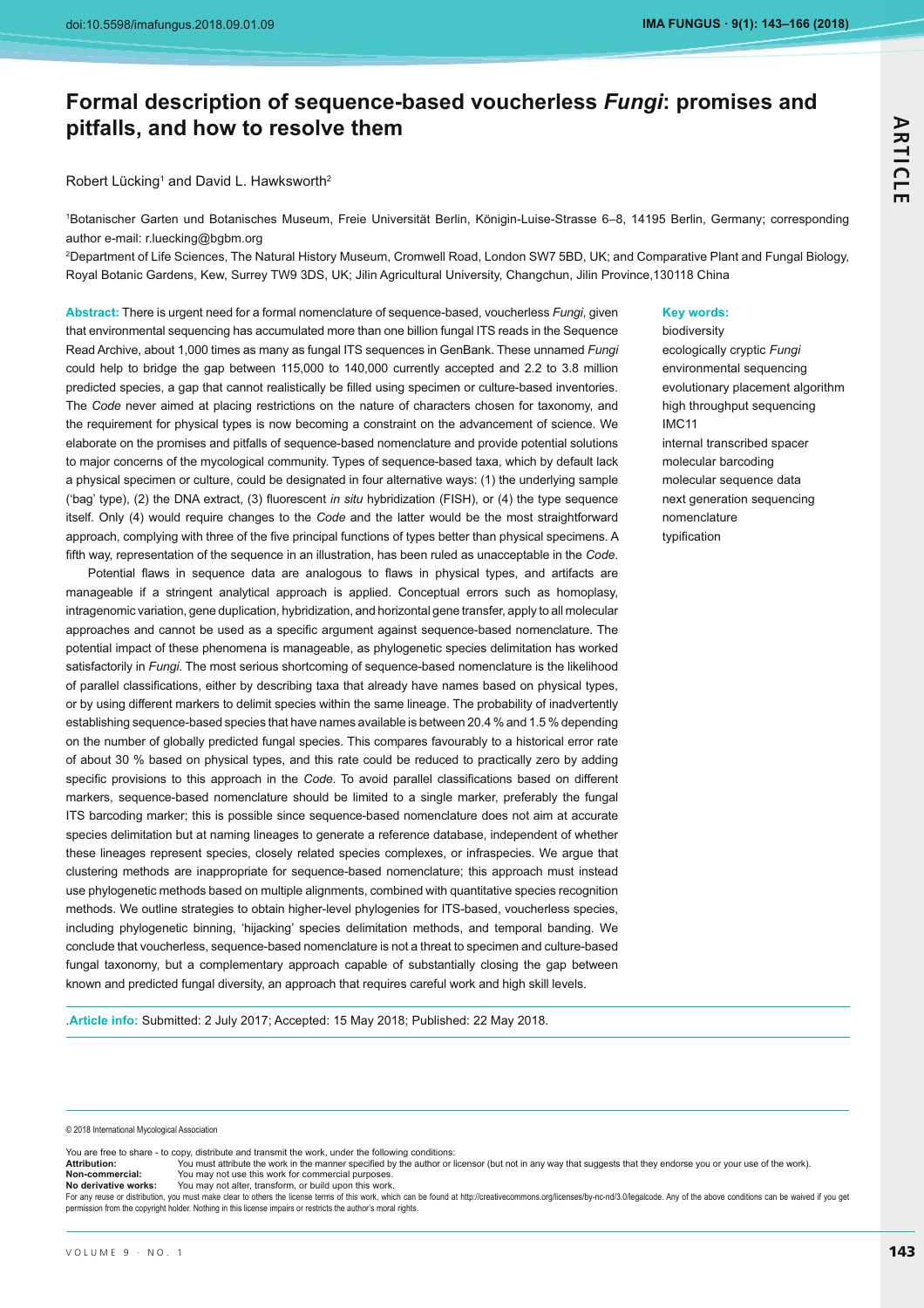**BACKGROUND** 

Fungal taxonomy and systematics based on DNA sequencing commenced about three decades ago (Kurtzman 1985, Michelmore & Hulbert 1987, Gouy & Li 1989, Hendriks *et al.* 1989, White *et al.* 1990, Bruns *et al.* 1991, Bowman *et al.* 1992). Large-scale analyses reshaped our understanding of fungal evolution and classification (e.g. Moncalvo et al. 2002, Lutzoni *et al.* 2004, Spatafora 2005, Blackwell *et al.* 2006, James *et al.* 2006, Hibbett *et al.* 2007, Schoch *et al.* 2009, Miądlikowska *et al.* 2014, Spatafora *et al.* 2016). Subsequently, focus shifted towards species delimitation (e.g. Taylor *et al*. 2000, Pringle *et al.* 2005, Geml *et al.* 2006, Bensch *et al.* 2010, Lombard *et al.* 2010, Lumbsch & Leavitt 2011, Leavitt *et al.* 2011, Nagy *et al.* 2012, Moncada *et al.* 2014, Quaedvlieg *et al.* 2014, O'Donnell *et al*. 2015, Del-Prado *et al.* 2016, Lücking *et al.* 2016a, Hawksworth & Lücking 2017). An important step was the communitywide adoption of the nuclear ITS as universal barcoding marker for *Fungi* (Pryce *et al.* 2003, Rossman 2007, Seifert 2008, 2009, Eberhardt 2010, Begerow *et al.* 2010, Vrålstad 2011, Schoch *et al.* 2012; Hibbett & Taylor 2013). Finally, next-generation, high throughput sequencing (NGS, HTS) opened a new dimension to molecular assessment of fungal diversity in environmental samples (e.g. Ronaghi & Elahi 2002, O'Brien *et al.* 2005, Sogin *et al.* 2006, Geml *et al.* 2008, Taylor *et al.* 2008, Buée *et al.* 2009, Amend *et al.* 2010, Lumini *et al.* 2010, Hibbett *et al.* 2011, Unterseher *et al.* 2011, McGuire *et al.* 2012, Hibbett & Taylor 2013, Tedersoo *et al.* 2014, 2017).

 The structured query <*Fungi*[organism] AND (5.8S[title] OR ITS1[title] OR ITS2[title] OR ITS[title] OR "internal transcribed spacer"[title])> returned over 1 million (1 042 545) ITS sequences from GenBank (Benson *et al.* 2013, https://www.ncbi.nlm.nih.gov/genbank) on 19 Oct. 2017). The unstructured query <(*Fungi* or fungal) AND (5.8S OR ITS1 OR ITS2 OR ITS OR "internal transcribed spacer")> returned only a slightly higher number (1 065 267). This impressive number corresponds to approximately 30 years of sequencing work. Since 2009, the Sequence Read Archive (SRA; Leinonen *et al.* 2011, Kodama *et al*. 2012) stores data obtained from environmental sequencing studies. Using the unstructured query above (since the structured query does not work in the SRA), the SRA returned 246 studies, 2144 biosamples (= environmental samples), and 20 879 experiments (= NGS runs). Excluding 71 experiments with zero sequences and weighting the remaining 20 818 experiments as 1 (exclusively fungal), 0.5 (mixed fungal and bacterial), and 0 (likely low presence of fungal sequences); we estimated that these data contained over 1 billion fungal ITS reads (1 222 062 203), with an average length of 375 bases (SRA: https://trace.ncbi.nlm.nih.gov/Traces/sra/sra. cgi?view=search\_obj) on 19 Oct. 2017; see Suppl. File S1). Thus, at present there are 1000 times more NGS reads in the SRA than sequences in GenBank for the fungal barcoding marker (Fig. 1). Only three years ago, this ratio amounted to about 20:1 (Lücking 2014), which means it has grown by the factor 50 in this short time period and is expected to further increase exponentially, considering the growth rate of SRA data (https://trace.ncbi.nlm.nih.gov/Traces/sra/sra.cgi).



**Fig. 1.** As of 2017, the fungal ITS universe in GenBank and in the Sequence Read Archive roughly compare to the sizes of Earth *versus* Jupiter.

A substantial proportion of the approximately 1 million fungal ITS sequences in GenBank is unidentified or wrongly labeled or represents unrecognized contaminants (Harris 2003, Vilgalys 2003, Nilsson *et al.* 2005, 2006, 2012, 2014, Meier 2008, Bidartondo *et al.* 2008, Lücking *et al.* 2012, Kõljalg *et al.* 2013). Sixty percent of these correspond to 'uncultured' Fungi at best identified to genus level, but most often not identified at all. The number of taxa sequenced is only a portion of all currently accepted *Fungi*, about 35 000 out of 120 000 (C. Schoch, pers. comm., Hawksworth & Lücking 2017). Only properly identified and labeled sequences can be used as reference for accurate fungal identification using ITS barcoding, and clearly there is a need to quickly increase and eventually complete this reference library for all *Fungi* (Meier 2008, Begerow *et al.* 2010, Kõljalg *et al.* 2013, Tanabe & Toju 2013). While the situation is bad in GenBank, the over 1 billion fungal ITS reads in the SRA are not named at all. These data encompass thousands, perhaps tens or hundreds of thousands of novel taxonomic units, from species to class level, and hence provide a substantial source of potential reference sequences far beyond GenBank. To serve as such, they need to be named (Hibbett *et al.* 2011, 2016, Hawksworth *et al.* 2011, 2016, Hibbett & Taylor 2013, Lücking 2014, Minnis 2015, Hibbett 2016). An informal naming system that is not compatible with formal nomenclature, such as the 'species hypotheses' in UNITE (Kõljalg *et al*. 2013), is impractical as a reference library, as informal names or numbers remain obscure without a broadly accepted, formal naming framework. Another shortcoming of a curated database is the amount of data to be handled. UNITE has approximately 800 000 fungal ITS sequences, close to 75 % of what is deposited in GenBank, and corresponding to over 70 000 species hypotheses at 98.5 % similarity threshold (https://unite.ut.ee) on 19 Oct. 2017. To deal with SRA reads in a similar way, UNITE would have to add about 1000 times that number, with an exponential increase in the foreseeable future, an amount of data that is virtually 'incuratable' as so-called 'species hypotheses'. Also, clusters based on a fixed threshold do not necessarily correspond accurately to species (*see below*).

How many *Fungi* exist is unknown. The number of accepted species estimated oscillates between 115 000 and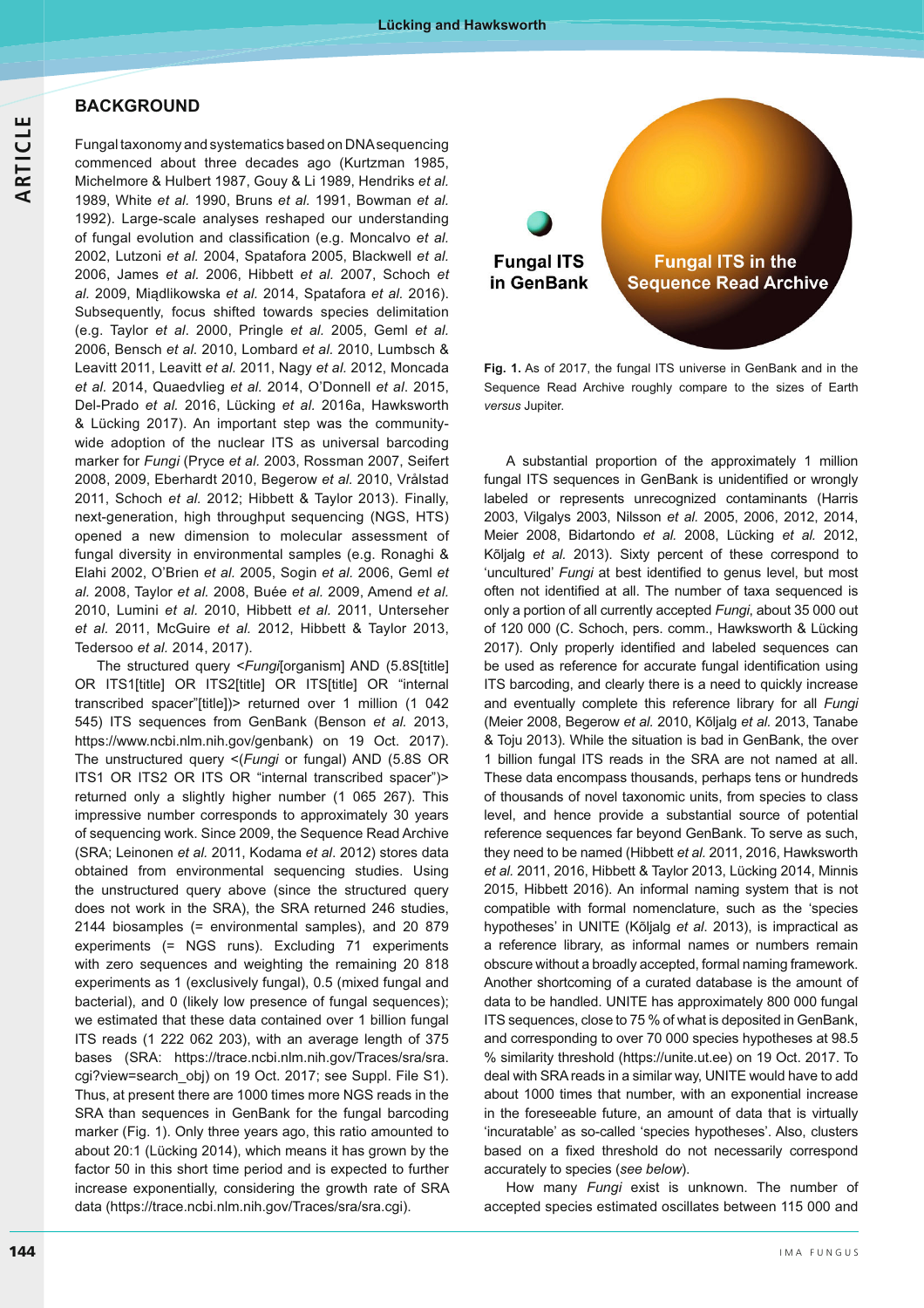140 000 (Roskov *et al.* 2016, Species Fungorum http://www. speciesfungorum.org), with a figure of 120 000 presumed reasonable (Hawksworth & Lücking 2017); these variations are attributable largely to allowances made for synonymy and separately named morphs fo the same species. Estimates for global fungal species richness range from 611 000 to 10 million (Hawksworth 1991, 2001, 2012, O'Brien *et al.* 2005, Schmit & Mueller 2007, Blackwell 2011, Bass & Richards 2011, Mora *et al.* 2011), with an often-cited number of 1.5 million and a recent estimate of 2.2–3.8 million (Hawksworth & Lücking 2017). Even with an estimate of 1.5 million, a complete inventory of all *Fungi* on Earth using traditional methods within a reasonable time frame is impossible, given that it took 250 years to discover and describe less than 10 % of that diversity. Furthermore, natural habitats harbouring unknown species are being destroyed at an accelerated rate before they can be inventoried, as a result of the Sixth Mass Extinction (Leakey & Lewin 1995, Wake & Vredenburg 2008, Barnosky *et al.* 2011).

While molecular approaches have revolutionized our understanding of fungal diversity, they have not substantially increased the speed of discovery and formal description of new species. In the two decades prior to the onset of molecular systematics, the average number of newly described species per year was about 1250, slightly increasing to about 1300 in the two decades between 1990 and 2010. With the growth of species delimitation approaches around 2010, this number stands now at about 1750 per year (Hawksworth & Lücking 2017). To classify most or all *Fungi* within a reasonable time, this rate would have to increase by an order of magnitude, an impossible prospect considering the already limited resources of the mycological community and the diminishing number of fungal taxonomists (Gams 1997, Korf 2005, Meier 2008, Hawksworth 2009, Gryzenhout *et al.* 2012, Rambold *et al.* 2013). NGS offers a new approach to fungal inventories, allowing fast detection of a broad range of taxa in a relatively short time and at low cost (Hibbett *et al.* 2011, Grantham *et al.* 2015, Hibbett 2016). Numerous novel *Fungi* have already been discovered from environmental samples, including at higher taxonomic ranks (Jones *et al.* 2011a, b, Rosling *et al.* 2011, Livermore & Mattes 2013, Glass *et al.* 2014, Tedersoo *et al.* 2014, 2017, Lazarus & James 2015, De Beer *et al.* 2016, Nilsson *et al.* 2016). The setback of this approach is that the only manifestation of these *Fungi* are sequence data, unless taxa are successfully cultured, resequenced, and matched to previously obtained sequences (Rosling *et al.* 2011, Menkis *et al.* 2014, De Beer *et al.* 2016).

#### Box 1. What is a reasonable time frame to classify most or all *Fungi*?

With a rate of 2000 species described per year, it would take 680, 1030, or 1830 years to complete cataloguing 1.5, 2.2, or 3.8 million species respectively. Increasing our current efforts by an order of magnitude, it would take between 68 and 183 years. A more realistic increase, e.g. 5,000 species per year, would result in 272 to 732 years. A "reasonable" time frame is arbitrary, but several factors can be considered. For one, conversion of natural ecosystems is accelerating, and the Sixth Mass Extinction is well under way. Second, global climate change will have substantial effects predicted within the next few decades. Third, there is the life-span of a scientific career, usually 50 years or less. Facing accelerated habitat destruction, global climate changes, and the fact that we would like to see substantial progress in terms of cataloguing fungal diversity within the life span of our own careers, including young mycologists now starting at the age of about 25, we can set a reasonable time frame at 50 years. At the current rate, we would then formally describe another 100,000 species if we stick to specimen- and culture-based inventories, for a total of 240 000, 16 % of 1.5 million and 6 % of 3.8 million. To get much closer to the goal, we would have to increase our efforts by an order of magnitude, achieving 1 million new species within 50 years or an impressive 76 % of 1.5 million, but still only 30 % of 3.8 million. A 10-fold increase of specimen- or culture-based inventories is, however, not going to happen; at best we could reach 5000 species per year, for a total of 250 000 in 50 years. With that, we approach 26 % of 1.5 million but only 10 % of 3.9 million, and we would barely reach the number of plant species. Therefore, if the mycological community cannot convincingly argue that we will reach a 10-fold increase of our specimen- and culture-based efforts almost instantly, there is no alternative to including voucherless, sequence-based formal nomenclature as an additional method of classifying fungal diversity if we want to see substantial progress during the next five decades.

An example illustrating the problem is the class *Archaeorhizomycetes*, originally established on a single genus and species, Archaeorhizomyces finlayi, with a second species described later, both based on permanently preserved cultures (Rosling *et al.* 2011, Menkis *et al.* 2014). Based on additional sequences from GenBank and a limited sample from the SRA, this class was estimated to contain close to 500 species (Menkis *et al.* 2014). SRA blast search on 9 Nov. 2014 using the ITS sequence of the type species retrieved 106 563 reads from environmental samples belonging to this class (Smith & Lücking, unpubl.; Suppl. File S2). With the overall increase in fungal ITS reads in the SRA by the factor 50 since 2014, this number could now potentially amount to about 5 million. Analysis of this data set using clustering through USEARCH (Edgar 2010) suggests the presence of between 28 435 species at 99 % threshold level and 2,658 species at 95 %; with the UNITE 'species hypothesis' threshold of 98.5 %, the estimated number of species would be 16 231. Preliminary phylogenetic analysis based on multiple sequence alignment suggests around 1000 taxa, apparently corresponding to separate genera, families, and perhaps orders within the class *Archaeorhizomycetes*. Irrespective of the accurate number, the magnitude of the problem is illustrated by the fact that, since the original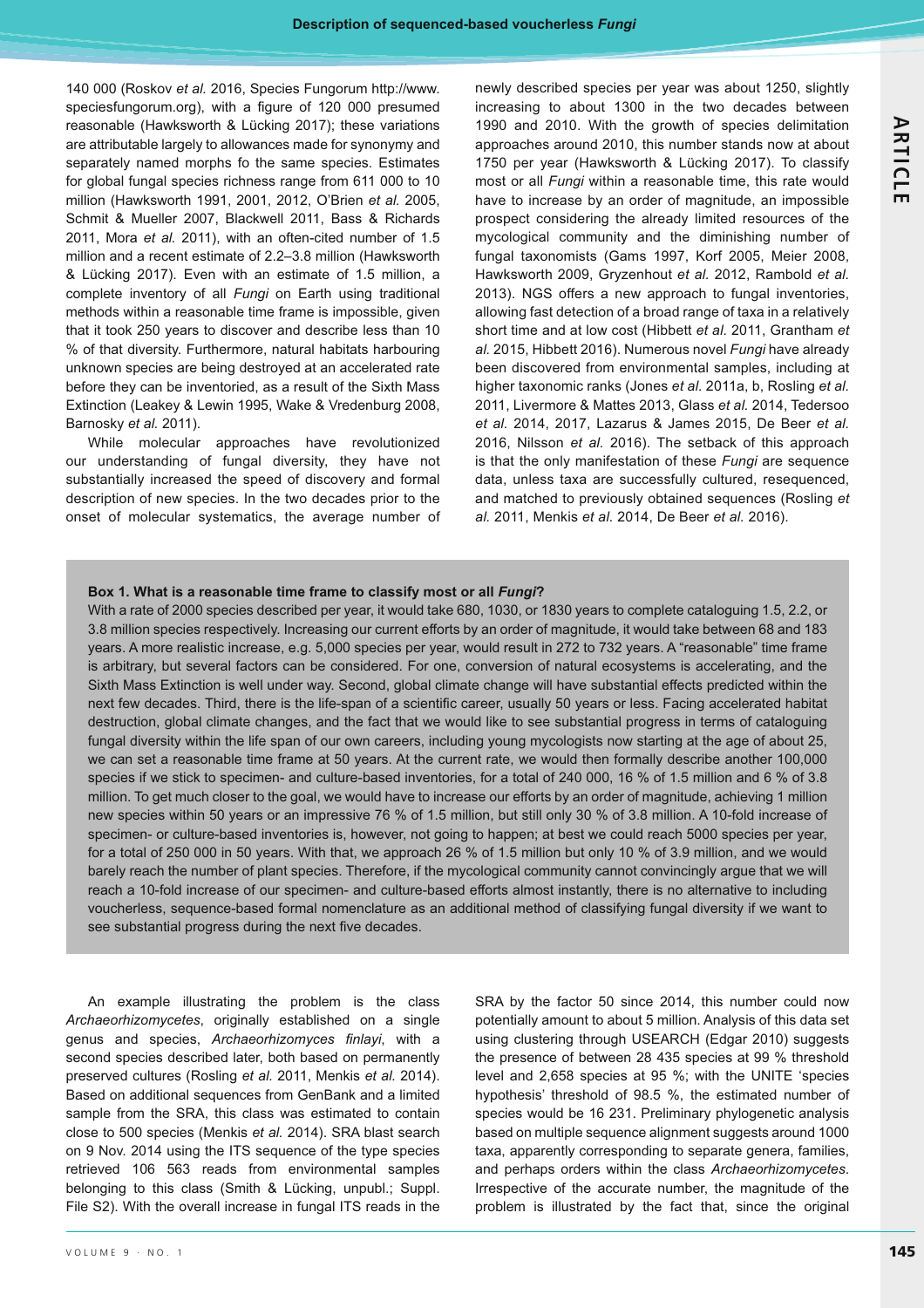discovery of this class, only two valid names have been established (a rate of 0.3 per year). Therefore, adhering to the requirement of physical type specimens, including cultures, for the valid description of novel *Fungi* detected through environmental sequencing, is illusory.

It is inconceivable that a sizable proportion of *Fungi* from environmental sequencing reads will ever be documented through specimen-based fungal inventories or culturing. Culturing only detects a portion of the fungal diversity present in a sample (Arnold *et al.* 2007, De Beer *et al.* 2016), and the examples of *Archaeorhizomyces*, *Hawksworthiomyces*, and *Cryptomycota* (Livermore & Mattes 2013, Letcher *et al.* 2013, Lazarus & James 2015, De Beer *et al.* 2016), show that culturing hardly makes a dent into the huge number of *Fungi* to be formally described from environmental samples, simply because there are no capacities for a global approach to catalogue millions of species that way. The *Westerdijk*  **Fungal Biodiversity Institute (CBS; formerly the CBS-KNAW Fungal Biodiversity Institute and Centraalbureau voor** *Schimmelcultures*) and the *ARS Culture Collection* (NRRL) are the largest public service fungal culture collections in the world, with about 50,000 and 68,000 strains, respectively (for CBS see below, for NRRL data provided by T. Adkins, pers. comm. 2017). Both have contributed substantially to fungal ITS sequences in GenBank (https://www.ncbi.nlm.nih. gov/biocollections/?term=cbs; https://www.ncbi.nlm.nih.gov/ biocollections/3689). The search string <*Fungi* AND CBS AND (5.8S OR ITS1 OR ITS2 OR ITS OR "internal transcribed spacer")> returned 37 680 fungal entries, including almost 10 % of sequences from type material on 19 Oct. 2017; just <*Fungi* AND CBS> returns 863 723 fungal entries. For NRRL, there are 5340 ITS sequences and 209 624 fungal entries overall. Over 90 % of the CBS entries are identified to species, corresponding to nearly 9000 taxa. While this level of resolution is impressive, the identified taxa constitute just 7 % of the currently accepted *Fungi*, a proportion that decreases to far less than 1 % if we assume up to 3.8 million predicted species.

Even if CBS and other large fungal culture collections could increase their efforts by an order of magnitude, culturebased fungal inventories would still be incapable of dealing with even the most conservative species-richness predictions in a reasonable time frame. CBS had 51 908 fungal strains corresponding to 15 526 species on 5 Dec. 2017 (www.westerdijkinstitute.nl/Collections/localfiles/CBSStrainsJuly21st2016.zip). A ten-fold increase to about 500 000 strains, apart from being logistically challenging, if not impossible, may increase the number of taxa to about 150 000. If we assume three large culture collections, with a taxonomic overlap of 50 %, we would stand at 300 000 taxa. Thus, an already impossible effort by the two cited large culture collections to augment their capacities by the factor ten, plus adding a third such collection, would increase the proportion of known species to just 20 % (if we assume 1.5 million) or even less than 10 % (if we assume 3.8 million). Clearly, the bulk of *Fungi* detected through environmental sequencing cannot be formally named if not also based on sequence data. Whatever reservations there may be against this approach, it seems impossible to conceive a practical alternative. Leaving this diversity unnamed and unclassified is not an option, as it would continue to be an enormous and increasing impedi ment to communication and research in the field.

In order to address this problem, a proposal had been put forward to modify the *Code* to allow sequences as types (Hawksworth *et al.* 2016). This proposal was not supported by the Nomenclature Committee for *Fungi* (Turland & Wiersema 2017) and was rejected by the Nomenclature Section of the International Botanical Congress in Shenzhen 2017. However, the Congress established a Special Committee to examine the matter for all groups of organisms which is due to report to the next Congress in 2023 (Hawksworth *et al*. 2017). Some authors have nevertheless already described new species based on an environmental sample type, such as Piromyces cryptodigmaticus (Fliegerová et al. in Kirk 2012), or with a sequence type, such as *Hawksworthiomyces sequentia* (De Beer *et al.* 2016), a currently invalid name established in anticipation of changes to the *Code*. A potential loophole for the formal description of voucherless, ecologically cryptic microfungi based on sequence data was posited by invoking the 'illustration clause' in Art. 40.5 (De Beer *et al.* 2016, Lücking & Moncada 2017, Turland & Wiersema 2017). However, this led to a suggestion during the Nomenclature Section meeting to redefine what constitutes an illustration allowed as type; an example was inserted into the *Code* to close this potential loop-hole (Turland *et al.* 2018: Art.40.5 Ex. 5), making clear that a representation of a sequence was not to be interpreted as an illustration for the purposes of typification; this option cannot now be the subject of a proposal until the next International Botanical Congress in 2023.

In order to stimulate discussion of this issue prior to the XIth International Mycological Congress (IMC11) in Puerto Rico in July 2018, to which a similar proposal to allow sequences to serve as types of fungal names has been submitted (Hawksworth *et al*. 2018), we elaborate here on the promises and pitfalls of formal, sequence-based, voucherless nomenclature. We offer solutions to problems at hand that could lead to specific provisions being made in the Code at IMC11 to allow formal, sequence-based nomenclature for voucherless fungi.

## **THE TYPE CONCEPT IN SEQUENCE-BASED NOMENCLATURE**

The purpose of a type is to fix the application of a name. Presently, this has to be a physical specimen (including a permanently preserved, metabolically inactive culture in the case of *Fungi*), or if none can be preserved, in certain circumstances an illustration (Lücking & Moncada 2017, Turland *et al*. 2018). Apart from linking a name to a specimen, a name-bearing type has the following functions:

- - **Depiction of the phenotype, including morphological, anatomical, chemical, and physiological characters.**
- - **Long-term (ideally perpetual) conservation of the original material.**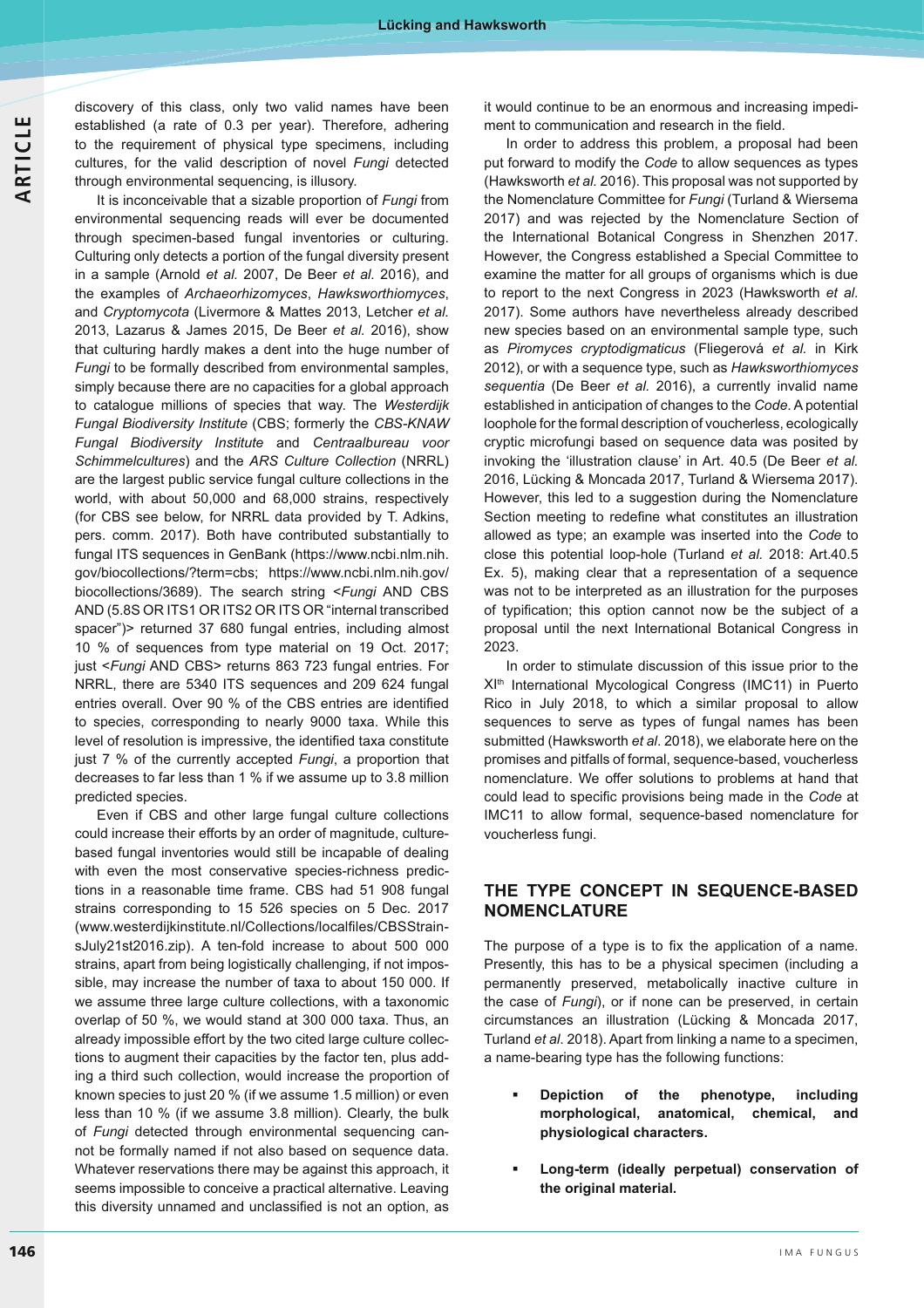Table 1. Possible alternative types for sequence-based nomenclature and their advantages and disadvantages. Desirability refers to a purely scientific viewpoint, without considering the actual necessity; risk refers to the possibility of undesired outcomes, such as artifactual taxa or newly described synonyms; feasibility refers to the efforts required to designate and store a type; and effectivity refers to the proportion of effort versus gain in closing the gap of undescribed fungal diversity.

| <b>Specimen</b> | <b>Culture</b> | <b>DNA</b> extract | <b>Environmental sample</b> | <b>FISH</b> | <b>Illustration</b> | <b>Sequence</b> |
|-----------------|----------------|--------------------|-----------------------------|-------------|---------------------|-----------------|
| ves             | yes            | no                 | no                          | no          | no                  | no              |
| yes             | yes            | no                 | no                          | no          | limited             | limited         |
| ves             | yes            | limited            | limited                     | no          | no                  | no              |
| yes             | yes            | limited            | limited                     | yes         | no                  | no              |
| rare            | impossible     | possible           | possible                    | impossible  | possible            | possible        |
| low             | high           | medium             | medium                      | high        | low                 | low             |
| medium          | high           | medium             | high                        | medium      | low                 | low             |
| limited         | limited        | limited            | limited                     | limited     | yes                 | yes             |
| low             | low            | medium             | medium                      | medium      | high                | high            |
| yes             | yes            | limited            | limited                     | yes         | limited             | no              |
| none            | none           | "mixtotype"?       | "mixtotype"?                | none        | clarify             | "sequence type" |
| high            | very high      | medium             | low                         | high        | very low            | very low        |
| low             | very low       | medium             | high                        | very low    | high                | high            |
| very low        | low            | high               | medium                      | medium      | very high           | very high       |
| very low        | low            | medium             | high                        | medium      | very high           | very high       |
|                 |                |                    |                             |             |                     |                 |

- - **Reassessment of characters whenever necessary.**
- - **Comparison with other specimens to establish their identity.**

#### - **Assessment of additional and new characters, including through new technology.**

Seven possible types could be conceived to formally describe new *Fungi* from environmental sequencing data (Table 1). These can be divided into four groups: (1) physical type specimens (dried specimen, metabolically inactive culture); (2) undefined mixed samples (DNA extract, environmental sample); (3) a novel physical type derived *via* FISH technology (Spribille *et al*. 2016); and (4) the sequence data itself. Physical type specimens fulfil all five principal functions of a type, are *Code* compliant, and score high in terms of quality control and assessment of phenotype and novel characters (Table 1). However, to obtain physical types from taxa detected through environmental sequencing is not feasible at a large scale and this approach would defy the concept, since ultimately the type sequence would be obtained by resequencing the specimen and not from the original environmental sequence data. Thus, by default, sequence-based nomenclature cannot operate with traditional physical types, which in effect leaves only the five options in categories two to four above.

Some workers proposed using the environmental sample from which sequences were obtained as type material, in what can be referred to as a 'bag' type (Kirk 2012, Hawksworth *et al.* 2011, Hibbett & Taylor 2013, Minnis 2015, De Beer *et al.* 2016). This complies with the *Code* in having a physical type and hence fulfils a formal requisite for valid description: according to Art. 40.2, "*... indication of the type as required by Art. 40.1 can be achieved by reference to an entire gathering,* 

*or a part thereof, even if it consists of two or more specimens*  as defined in Art. 8 ..." (Turland et al. 2018). Although valid, for practical purposes this is not feasible, for three reasons: (1) the precise specimen to which a sequence belongs cannot be located within the sample, except for techniques such as fluorescent *in situ* hybridization (FISH; e.g. Spribille *et al.* 2016); (2) it is uncertain whether a fungus detected in the portion of the sample used up in the study is actually present in the remaining sample (De Beer *et al.* 2016); and (3) samples would have to be stored in long-term preservation in a frozen state to allow for further access of DNA material, to render the type material actually useful. In any case, such a type would be ambiguous, which would require subsequent lectotypification, generating the very problems outlined above, in that a precise lectotype cannot be designated.

Another option is to designate the DNA extract from which a type sequence originated as type. While permanent storage of a DNA extract is more feasible than the corresponding environmental sample, and the DNA that produced the sequence is likely to be contained in the remaining extract, a DNA extract type has the same problems as a 'bag ' type, in that the precise piece of DNA corresponding to a particular taxon cannot be located within the extract. In addition, it might be argued whether a DNA extract type is still in compliance with the *Code* since, contrary to a 'bag' type, it does not contain an actual fungus. A type based on fluorescent *in situ* hybridization (FISH), a technique for instance performed in *Cryptomycota* and *Cyphobasidium* (Jones *et al.* 2011a, Spribille *et al.* 2016), would appear to be an ideal compromise between the extremes of a physical type and a sequence type. This technique would use the type sequence of a clade recognized as new taxon to precisely locate and visualize the corresponding physical structures (cells or hyphae) in the underlying sample, which could then be photographically documented and stored as a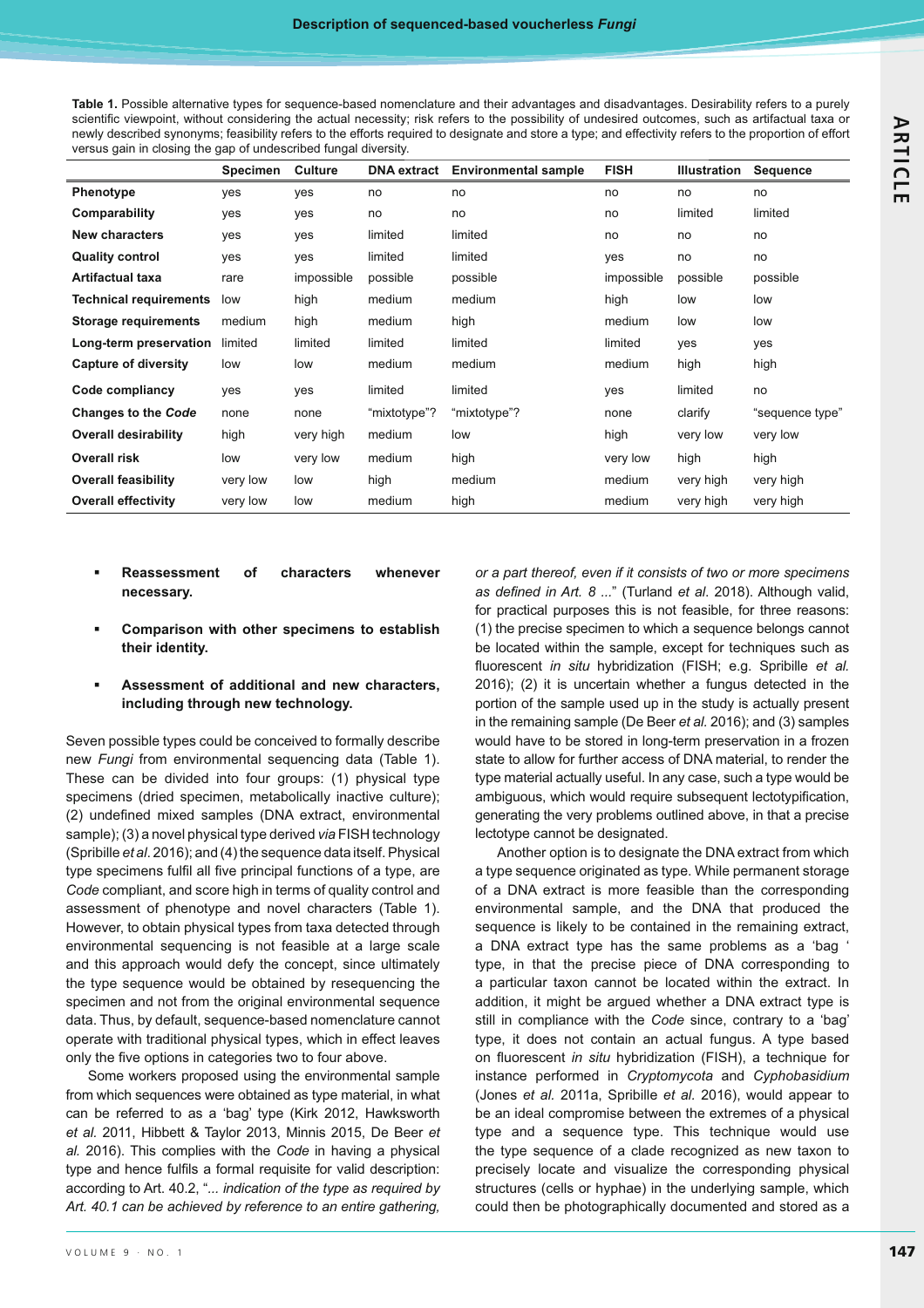permanent slide (similar to a metabolically inactive culture). The immediate advantage of this approach would be the implicit cross-check of the sequence data, since only real sequences would lead to a positive result. On the other hand, it would be difficult to validate this approach a posteriori unless the fluorescent effect is permanent in the type slide. In case of a 'bag' type, a DNA extract type, or a FISH type, valid description of new, sequence-based taxa would only be possible with simultaneous access to the original material and its subsequent deposition in an institutional collection where it would be permanently accessible to researchers.

A voucherless sequence type fails on depicting a phenotype and assessment of additional and new characters (by default, all of its characters have been assessed through initial analysis), but fulfils the other three criteria better than a physical type. Whereas a physical type degrades over time, a sequence type can be stored as a digital file in perpetuity without quality loss. Digital data may be subject to technical failure and cyberattacks, but this applies to any electronic data and is not specific to the issue at hand. There is an equal likelihood of damage to physical type specimens, e.g. through pests, mould, humidity, water damage, and fire (Metsger 1999), as evidenced by the loss of most of the Berlin (B) collections in World War II (Hiepko 1987). Since a digital type can be stored in multiple identical copies, the risk of a complete loss of the information is much lower than for any physical type material. Effectively, a digital sequence type is an 'exsiccate' with an unlimited number of copies. Type sequences are universally accessible and their restudy is not destructive. In contrast, physical types need to be located, borrowed, or require a visit to study them. In addition, restudy is destructive, and so reduces their value as a reference point over time, for example as sporing structures are removed and samples taken for thin-layerchromatography. Study of physical types is also dependent on methodology, can be open to interpretation and can lead to ambiguous results. In contrast, a sequence corresponds to a defined set of features (four possible states per character expressed by the universal IUPAC letter code), and the characters and their features underlie specific rules for their assessment, for example by checking against an original trace file. Two workers assessing ascospore dimensions in the same type may obtain different results; in sequence data, at a given position, an 'A' is an 'A'.

#### **Box 2. Environmental samples are real**

There is a misconception that environmental sequences are not real but consensus sequences. This is not correct. Environmental reads deposited in e.g. the SRA, with an individual accession number, are as real as Sanger contigs deposited in GenBank. OTUs in analyses of environmental studies that are derived as consensus sequences from clustering are not real sequences and these are not acceptable as type sequences. A type sequence is always a real sequence and ideally it is the best sequence representing the lineage (or cluster). This is comparable to physical types: when a new species is described based on more than one collection, the description is a consensus of all specimens, but the type cannot be a consensus and instead must be a single collection or specimen, usually the one that is best developed. Another argument is that sequences do not correspond to real organisms but are trace manifestations. While this is true, there is another example of formal nomenclature of *Fungi* in which the types are trace manifestations. With some exceptions, fossils are traces of organisms obtained through impression or crystallization, and their interpretation is often speculative. Yet, their nomenclature is fully integrated into the *Code*, with some specific provisions.

An important argument regarding nomenclatural types is repeated, unlimited and free access. For physical types this criterion does not apply, although the problem is in part remedied by the availability of digital type images, e.g. through the *Global Plants Initiative* on JSTOR (http://gpi.myspecies. info; https://plants.jstor.org). In contrast, type sequences can be accessed and compared to other sequence data in unlimited ways and in reproducible fashion, using quantitative methods such as automated alignment, assessment of alignment ambiguity, phylogenetic analysis, and species recognition methods. As a consequence, while the ideal situation is to have physical types plus sequence data in order to apply a consolidated species concept (Quaedvlieg *et al.* 2014), type sequences, while not displaying phenotype features or harboring potential new characters, are superior to physical types in three of the five criteria listed above.

## **POTENTIAL PITFALLS OF DNA SEQUENCE TYPES**

#### **Sequence errors**

Physical types may have flaws. A type does not usually encompass the phenotypic variation of a species. It need not be "typical", since a species usually becomes much better known after its original description. It might not exhibit all characters that define the species, especially if the taxon occurs in various sexual, asexual and vegetative morphs, or it might be a mix of more than one taxon or else aberrant or an monstrosity. Sequence data may have errors analogous to those of physical types.

One of the most serious problems is chimeras, occurring both in Sanger and NGS techniques, as well as base flow (homopolymer) errors, most typical of Roche 454 and Ion Torrent platforms, and tag switching (Carlsen *et al*. 2012, Luo *et al.* 2012, Yergeau *et al.* 2012, Salipante *et al.* 2014, Goodwin *et al.* 2016). Chimeras arise from template DNA representing more than one taxon during PCR (Haas *et al.*  2011). A mixed template in a Sanger PCR will cause double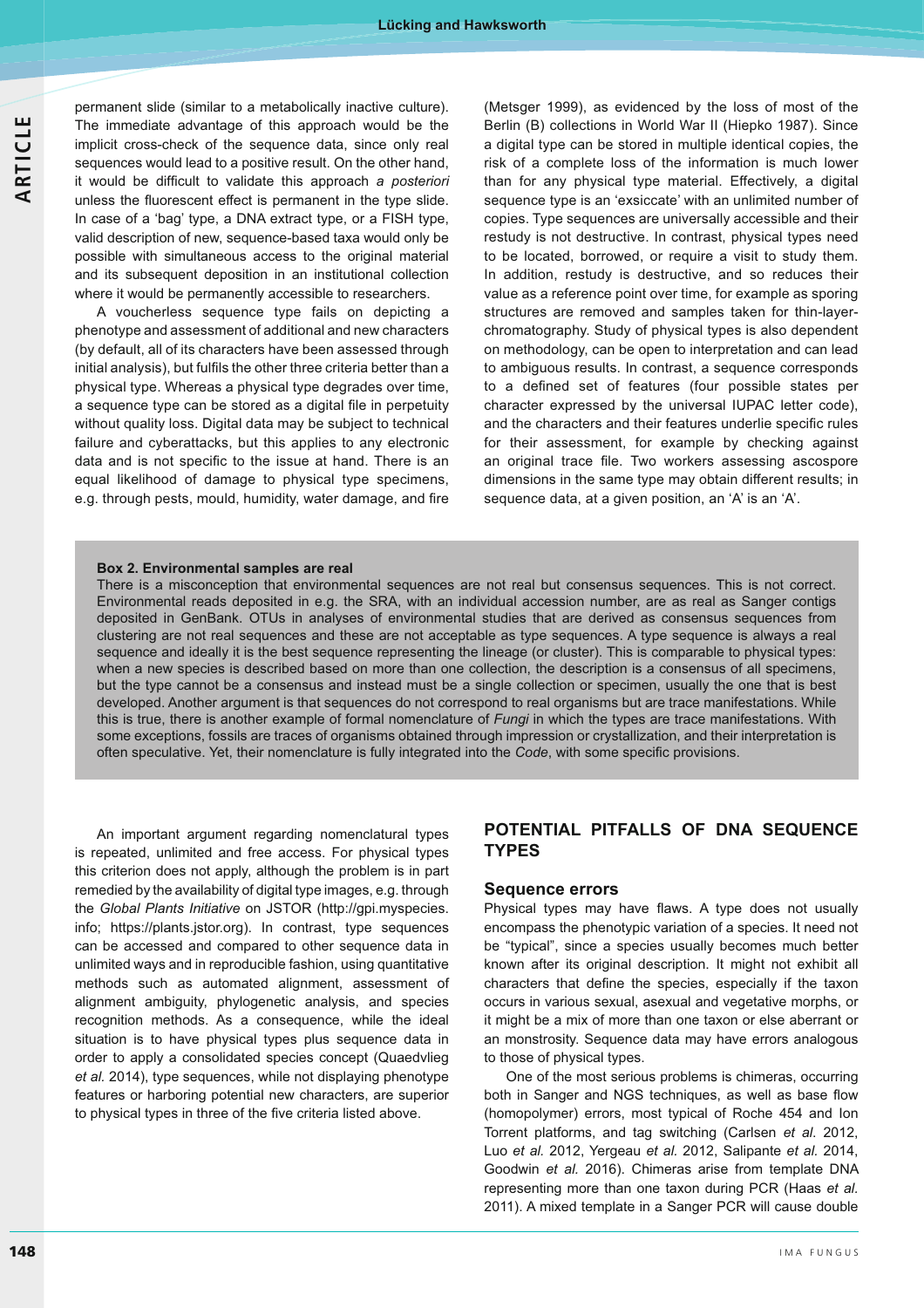#### **Box 3. Physical** *vs***. Sequence types**

Opponents of sequence-based nomenclature argue that, in contrast to characters from physical types, environmental sequences cannot be reproduced. This is not correct. Environmental sequences come from samples and DNA extracts and if properly stored, sequences are theoretically reproducible. At the same time, physical types can have diagnostic characters that are not apparent in dried fungarium collections, such as basidiome cap colour, ascospore halos, conidial appendages which also cannot be resurrected. This is also so for metabolically inactive cultures designated as types from cultured *Fungi* where it can be impossible to recover some of the diagnostic features of a living culture from these types. The issue is therefore comparable to names based on physical types and cannot be upheld as an argument against sequence-based nomenclature.

or multiple peaks at a given position. The trace files are easily recognized and dismissed. In a rare constellation, a primer pair may have differential affinity to one template or another, generating clean trace files of different taxa for each primer. Sequence assembly will result in numerous ambiguous base calls except for conserved regions, making such chimeras again easily detectable. Very unlikely, but not impossible, is the above case but with reduced read length due to particular cycle conditions. For instance, in the case of ITS, the forward primer would sequence the ITS1 region and the reverse primer the ITS2. Through the conserved 5.8S region, such reads would be assembled into chimeras without immediate detection, but they can be identified in a phylogenetic context: since they have unique, artifactual sequence patterns and are pulled towards two separate lineages simultaneously, they will appear on long branches with low basal node support. Dividing a data set into ITS1 and ITS2 and analyzing these separately (e.g. Blaalid *et al*. 2013), with a subsequent test for topological conflict, is thus a straightforward strategy to detect chimeras.

NGS chimeras arise from mixed DNA templates in amplicon PCR, when the amplicon from one template finishes prematurely and in the next cycle another template attaches (Haas *et al.* 2011). Since this is a stochastic process, the PCR product results in a mix of templates with regions of close correspondence and regions of disparate base calls. It is unlikely that such a mixed PCR product produces a sequence read passing through quality filters, since many positions will have subpar signal due to the presence of mixed bases in a given position between individual DNA fragments. In the unlikely event that the PCR combines two different templates at the same position, a true chimera corresponding to a high quality read similar to Sanger chimeras would result, with the difference that the joining point was not obvious; the only way to spot such chimeras would be to divide the read into variable portions starting from the centre and simultaneously blast both. The proportion of chimeras in NGS amplicon sequencing typically ranges between 8 % and 17 % for raw reads, and there are various tools for chimera detection and removal that reduce the proportion of chimeric reads to about 1 % (Huber *et al.* 2004, Ashelford *et al.* 2005, Edgar *et al.*  2011, Quince *et al.* 2011, Schloss *et al.* 2011, Porazinska *et al.* 2012, Kim *et al.* 2013, Mysara *et al.* 2015, Edgar 2016).

Carry-forward-incomplete-extension (CaFIE) errors are mostly generated in Roche 454 pyrosequencing and on Ion Torrent platforms, while apparently not occuring on Illumina platforms, although the latter has other sequencing errors (Minoche *et al.* 2011, Loman *et al.* 2012, Luo *et al.* 2012).

During sequencing, the extension in a given well follows a Poisson distribution, with most fragments fully, but a small portion only partially extended. Depending on the proportion of extended fragments, this leads to a suboptimal light signal which will be interpreted as either base not present or as a homopolymer of shorter length (Margulies *et al.* 2005, Huse *et al.* 2007, Gomez-Alvares *et al.* 2009, Kunin *et al.* 2010, Niu *et al.* 2010, Tedersoo *et al.* 2010, Balzer *et al.* 2011, Lücking *et al.* 2014). Incompletely extended homopolymer fragments become desynchronized and are completed during the next cycle of the corresponding flow base, causing a misplaced signal several bases after the homopolymer, not detectable as error but mimicking a genuine substitution. The only way to detect such errors is through alignment of reads relative to a broad reference alignment which will then place misplaced base calls in largely gapped columns (*see below*). CAFIE errors depends on the location of homopolymers and their length, with the consequence that phased indels can appear at the same position in independent reads; as a consequence, erroneous sequences are not necessarily singletons and they do not exhibit random patterns, which makes their automated detection close to impossible. It has been shown that such erroneous sequences can inflate taxonomic diversity computed through clustering techniques by several orders of magnitude, whereas multiple alignmentbased methods are not susceptible to this problem (Lücking *et al.* 2014; *see below*)

There are various approaches available to detect, filter, and manage artifactual sequences, so that the problem of inadvertently including artifactual data in an analysis leading to recognition of artificial taxa can be reduced to a manageable proportion of less than 5 %. The most commonly used approaches exclude singletons and rare sequence reads or reads that cannot be mapped to reference taxa (Tedersoo *et al.* 2010, Nilsson *et al.* 2011, Caporaso *et al.* 2012, Edgar 2013). However, this will also exclude genuinely rare taxa (Lim *et al*. 2012), as was the case in an unnamed Alaskan soil fungus (Glass *et al.* 2014). Other tools to be tested to potentially detect aberrant and artifactual sequences include assessing the secondary structure of ITS reads (Goertzen *et al.* 2003, Morrison 2009, Glass *et al.* 2013, Koetschan *et al.*  2014, Coleman 2015, Giudicelli *et al.* 2017). The likelihood of artifactual sequences obtained from different studies being so similar that they form a well-defined and well-supported species-level clade is remote. Therefore, instead of simply excluding rare sequences or singletons from submitted biosample runs, the best approach to filter potential artifacts is to only allow formal description of novel species if the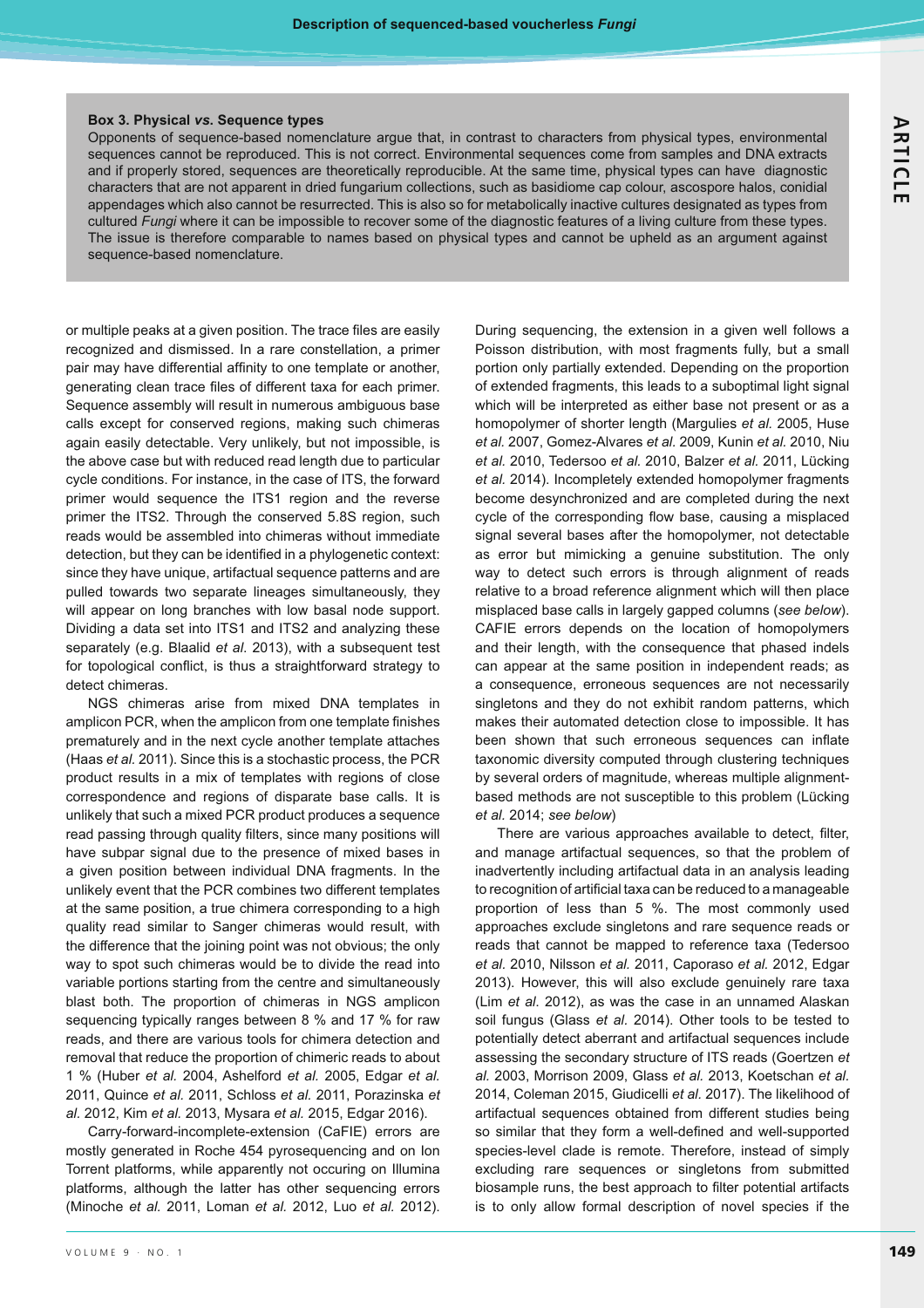sequences defining a species-level clade have been detected in a number of independent samples, with that number small enough to consider rare species and high enough to provide effective quality control. This number could be determined by a simple formula relating to the probability of sequence reads coming from N separate, independent studies, forming a supported clade, and at the same time being artifactual; it can be shown that  $N \geq 5$  fulfils this requirement. This had been proposed as a recommendation (Hawksworth *et al.*  2016, 2018), but could be made a mandatory requirement for taxa based on NGS reads.

The following guidelines would help or substantially reduce the probability of describing artifactual taxa based on faulty sequence data:

- - **Dismiss sequences with a high proportion of ambiguous base calls (e.g. over 5 %).**
- -Use filtering techniques for raw NGS sequence **data to automatically detect and remove chimeras** (e.g. UCHIME, UCHIME2; Edgar *et al.*  2011; Edgar 2016).
- - **Divide ITS data set into two portions, analyse**  them separately and test for topological conflict **and rogue OTUs** (e.g. Blaalid *et al*. 2013).
- - **DO NOT USE CLUSTERING TECHNIQUES! Instead, apply multiple alignment techniques aligning reads to a reference alignment and check for gap-rich indel columns** (e.g. PaPaRa, MAFFT '--add'; Berger & Stamatakis 2011, 2012, Katoh *et al*. 2017).

## **Conceptual errors in sequence-based species delimitation**

Besides faulty sequences, sequence-based nomenclature is prone to conceptual errors that may lead to inaccurate recognition of taxa. The most commonly cited problems are homoplasy, intragenomic variation and gene duplication, and lack of resolution at species level (O'Donnell& Cigelnik 1997, O'Donnell *et al.* 1998, Hassanin *et al.* 1998, Kälersjö *et al.* 1999, Inderbitzin *et al.* 2009, Druzhinina *et al.* 2010, Gazis *et al.* 2011, Kovács *et al.* 2011, Coissac *et al.* 2012, Kiss 2012). These problems are not unique to sequencebased taxa but apply to phylogenetic species recognition in general; therefore, the possibility of conceptual errors cannot be held exclusively against the idea of sequencebased nomenclature. The difference is that sequence-based taxa do not allow for independent, specimen-based check of sequence data; also, multi-locus approaches to detect problems with individual markers are not (yet) possible in sequence-based nomenclature (*see below*). However, the probability for such conceptual errors to occur is not higher in sequence-based than in specimen-based taxa. For the latter, a pleothora of studies supports the value of molecular phylogeny for taxonomy, systematics and classification, in spite of the occasional shortcomings (Rossman 2007, Seifert 2008, 2009, Begerow *et al.* 2010, Schoch *et al.* 2012).

 Some workers have argued that DNA homoplasy is more frequent than phenotype homoplasy (Baker *et al.*  1998; Wiens 2004). This is based on the misguided concept of total evidence, in which morphological homoplasy is potentially masked as incorrect phylogenetic signal. When mapping phenotype characters on trees derived from sequence data only, it can be shown that phenotype characters are often ecologically overformed and obscure true evolutionary relationships (Wake 1991, Hall 2003). An outstanding example is the molecular phylogeny of the *Fungi*, which has dramatically altered our understanding of fungal evolution and classification, from kingdom to species level. Yet, misunderstandings about sequence data persist. While the *Nomenclature Committee for Fungi* did not support the proposal on allowing sequences as types (Hawksworth *et al.* 2016), the Rapporteurs expressed their concern about a presumed "*... lack of control as to the type sequence being an informative sequence. Many taxa could have the same sequence*." (Turland & Wiersema 2017: 225). Homoplasy is of course present in DNA sequence data; for instance, in the third-codon position of protein-codon genes (Hassanin *et al.* 1998, Kälersjö *et al.* 1999), there is a 25 % probability that the same base call arose by chance in two unrelated sequences. The same applies to ITS sequences, in which saturation effects, even if they cannot be directly measured due to ambiguous alignment positions, may occur in the highly variable ITS1 and ITS2 regions. However, contrary to phenotype data, in which characters are subjectively weighted, DNA-based phylogenies are based on simultaneous, unweighted assessment of all characters. For instance, in a 1000-bases long protein marker, there are about 300 third codon positions that may evolve freely and develop homoplasy due to saturation effects. For each individual position, the probability of homoplasy is 25 %, but the probability of two entire, unrelated sequences to evolve a similar pattern over 300 positions by chance is effectively zero. Thus, whatever the notion on DNA homoplasy may be: it is virtually impossible to imagine that two highly similar sequences of a given length evolved independently by chance. Sequence similarity is therefore always to be interpreted as indicating common descent, albeit possibly obscured by mechanisms such as hybridization or horizontal gene transfer.

There is, however, the problem of a lack of phylogenetic resolution due to homoplasy in recently and actively evolving lineages with incomplete lineage sorting (Will *et al.* 2005, Inderbitzin *et al.* 2009, Druzhinina *et al.* 2010, Gazis *et al.*  2011, Dupuis *et al.* 2012, O'Donnell *et al.* 2015). However, sequence-based nomenclature does not aim at resolving species complexes, it aims at naming novel lineages. It is therefore of no practical consequence if, in some cases, clades in voucherless taxonomy are erroneously defined as species when in reality they represent a species complex. As long as there are no associated physical specimens, there is no way of knowing, and this would only lead to an underrecognition of novel taxa. Long-branch attraction due to presumed DNA homoplasy (Bergsten 2005, Kück *et al.* 2012, Susko 2014) is a different issue that does not apply here. Taxa falsely clustering on long branches have both a long shared stem branch and long terminal branches, a pattern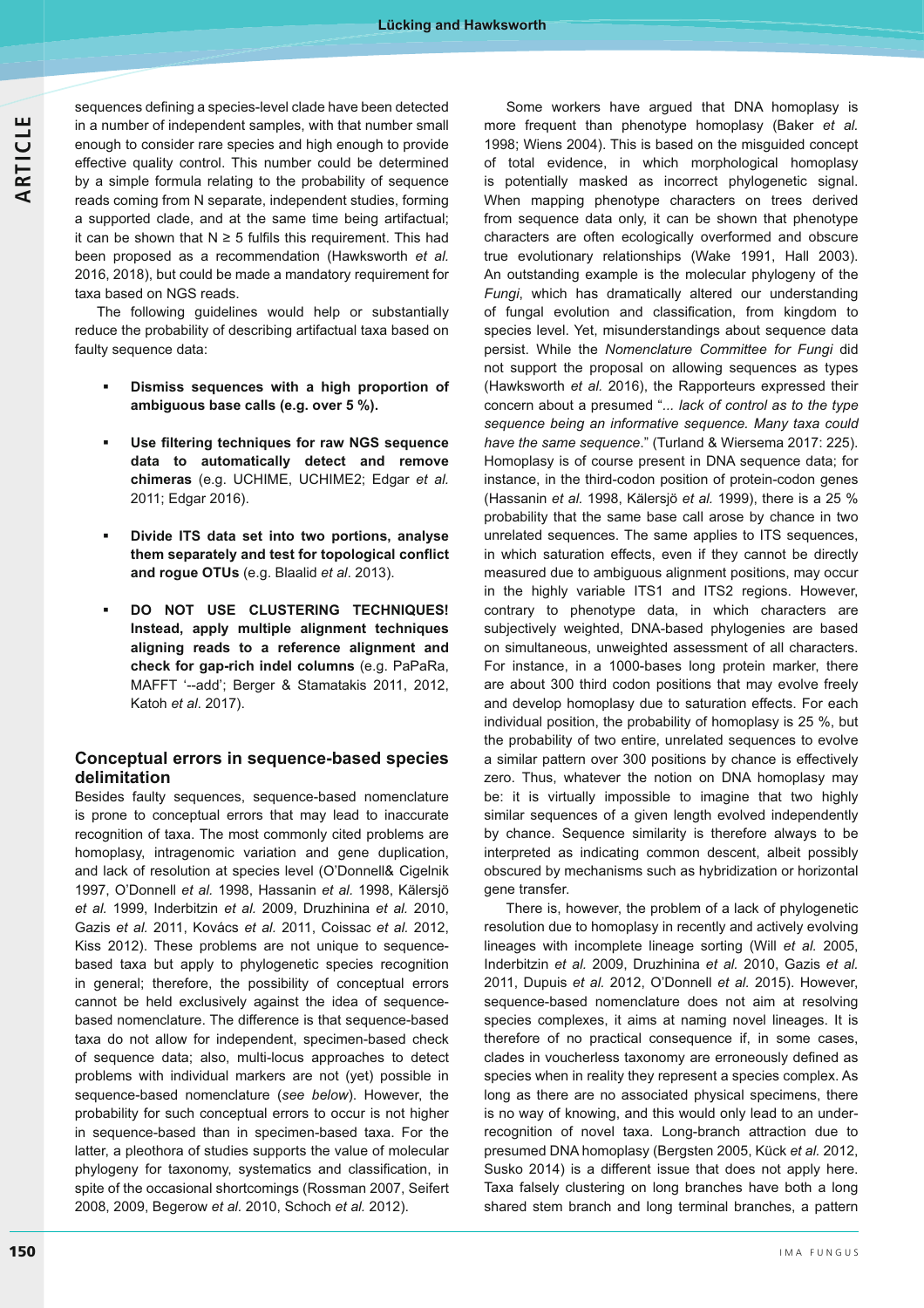#### **Box 4. Species delimitation**

Voucherless sequence-based nomenclature is not about accurately delimiting species in *Fungi*. The sole purpose of this approach is to convert countless unnamed into named sequences so that they can serve as proper references. This approach only works if done with a single marker, with the obvious choice being the fungal barcoding marker ITS. It does not matter whether ITS may not fully resolve species in particular groups or may over-resolve species as infraspecific entities in others. What matters is that a particular ITS sequence, when compared to a reference database, returns names, instead of designations such as "uncultured fungus", "uncultured *Ascomycota*", or "ectomycorrhizal fungal clone" etc. Whether such names are actual species, species complexes, or infraspecies, is irrelevant to the current debate; they will always point to the correct lineage at the given level of resolution and this will greatly facilitate correct classification of environmental or otherwise unknown sequences. Potential conflict arises when specimens or cultures become available for an initially voucherless lineage and multilocus studies may show that ITS in such lineages does not properly resolve species. However, such conflict can be handled: if ITS is too variable, with additional markers resulting in less species, formal synonymization takes place. If ITS lacks resolution and a different marker is a better barcode, then the initial name is epitypified with one of the specimens for which the additional marker is available and the name is attached to that particular clade. This process is the same as in nomenclature based on physical types.

different from species-level clades, in which the terminal branches leading to individual sequences are short; hence, long-branch attraction cannot lead to artifactual species-level entities.

Intragenomic variation and gene duplication (paralogs, pseudogenes), as well as horizontal gene transfer, may be serious issues resulting in artifactual topologies. Horizontal gene transfer has been demonstrated in *Fungi* (Schmitt & Lumbsch 2009, Soanes & Richards 2014), but is not expected to pose problems in species delimitation studies, particularly not with a multiple-copy marker such as ITS. Gene duplication has been found in various protein coding genes, such as  $\beta$ -tubulin, TEF1 (EF1 $\alpha$ ), and PKS genes (Schmitt *et al.* 2005, James *et al.* 2006, Aguileta *et al.* 2008, Hubka & Kolarik 2012), and using such markers may result in duplicate clades mimicking separate taxa. In contrast to protein-coding genes, rDNA occurs in multiple copies in large arrays in the genome and is presumed to maintain a consistent sequence pattern due to concerted evolution (Hurst & Smith 1998, Liao 1999, 2008, Ganley & Kobayashi 2007). Evidence for potential intragenomic ITS variation in *Fungi* is inconclusive; studies have demonstrated both presence and absence of such variation, using techniques such as RFLP, cloning, NGS amplicon sequencing, whole genome sequencing including HTS, and specifically designed primers (O'Donnell & Cigelnik 1997, O'Donnell *et al.* 1998, Ganley & Kobayashi 2007, Simon & Weiß 2008, James et al. 2009, Lindner & Banik 2011, Kovács et al. 2011, Kiss 2012, Lindner *et al.* 2013). Some methods are subject to the observer effect, in that variation is generated by methodical errors rather than being intrinsic (Keirle *et al.*  2011, Lücking *et al.* 2014, Mark *et al.* 2016). Lücking *et al*. (2014) reported that up to 99.3 % of indel variation in 454 pyrosequencing ITS reads from a single target taxon were due to sequencing errors, particularly homopolymer (CAFIE) errors, with genuine variation almost entirely ascribed to substitutions (Fig. 2). In the cloning approach by Simon & Weiß (2008), the proportion of variant base calls indicated in the supplemental figure [mbe-08-0468-File005\_msn188.pdf] is 0.11 %, at reported TAG polymerase error levels (Chen *et al*. 1991), and the authors admit that *in vitro* TAG misreadings might cause such variation (Simon & Weiß 2008: 2251). Even if the rDNA cistron underlies strict concerted evolution,

it can be expected that each generation of ITS copies after replication will have a natural level of variation corresponding to DNA polymerase misreadings *in situ*. In any case, such point mutations or single nucleotide polymorphisms (SNPs), whether real or methodological, would not result in artifactual taxa when analysed in the context of multiple alignments, whereas clustering methods are highly sensitive to such variation (see below). Sanger sequencing usually gives a consistent signal corresponding to the dominant haplotype, which is supported by the numerous studies in which the ITS barcoding approach appears to work well (Rossman 2007, Begerow *et al.* 2010, Gazis *et al.* 2011, Schoch *et al.* 2012).

Pyrosequencing analyses demonstrated generally low intragenomic ITS variation in a broad set of fungal taxa (Lindner *et al.* 2013), and potential gene duplication involving the ITS has been reported from a few lineages only (O'Donnell& Cigelnik 1997, O'Donnell *et al.* 1998, Hughes & Petersen 2001, Ko & Jung 2002, Gomes *et al.* 2002, Smith *et al.* 2007a, Li *et al.* 2013). In most cases, this phenomenon is explained by past hybridization, and it appears to be highly constrained in the fungal genome (Wapinski *et al.* 2007) and hence would have minor impact on species delimitation approaches. In the study by Lindner & Banik (2011), considerable intragenomic ITS variation was reported for *Laetiporus cincinnatus*. Reanalysis of the original data (not shown) recovered these results which, however, suggest



**Fig. 2.** Proportion of presumably genuine intragenomic variation versus sequencing errors in 18 933 indels and substituions detected among 16,665 pyrosequencing reads of the ITS in the basidiolichen fungus *Cora inversa* (after Lücking *et al.* 2014). Almost all genuine variation is ascribed to substitutions.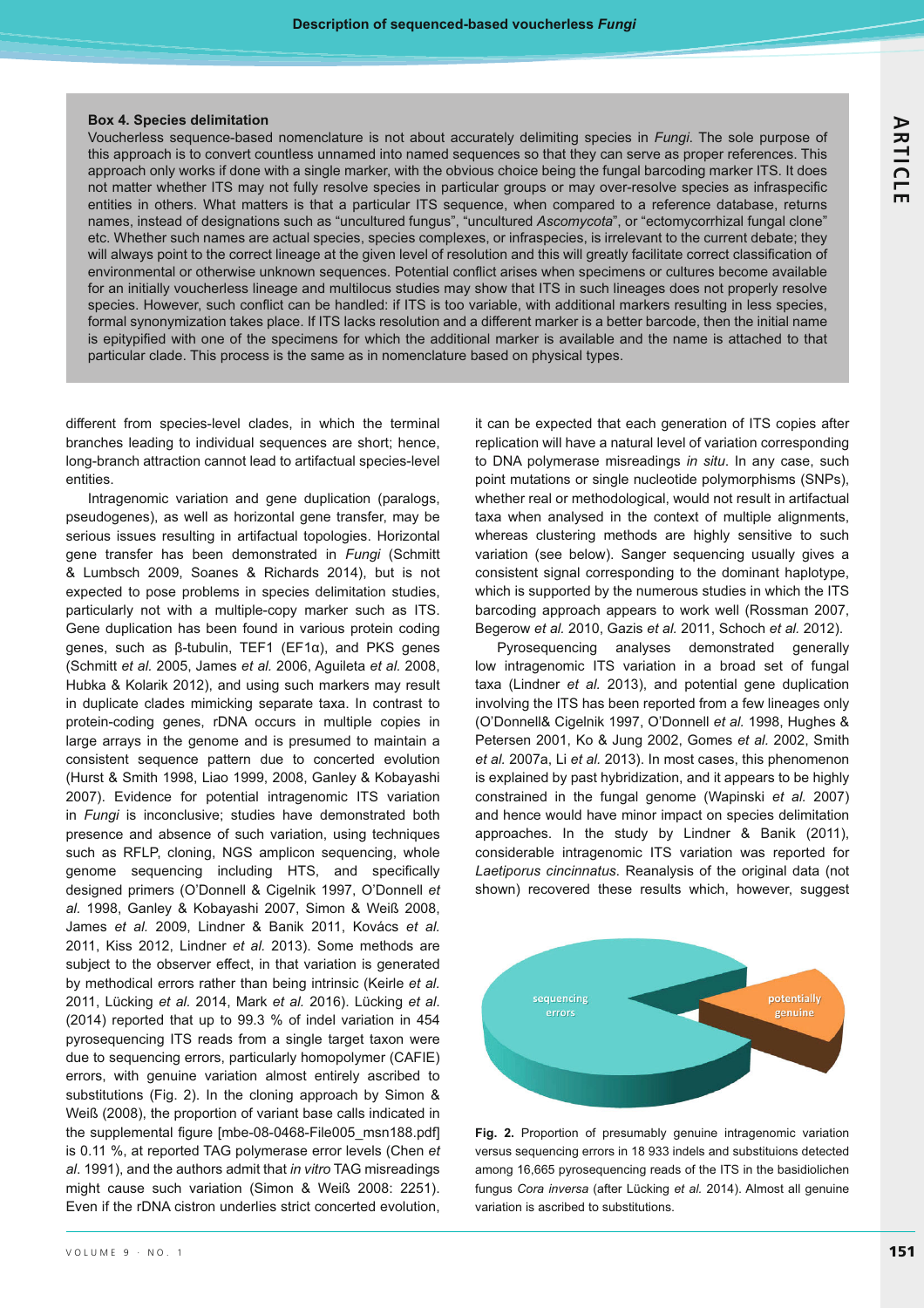hybridization as the cause: all "rogue" haplotypes cluster with strong support with other *Laetiporus* species and so cannot be the result of intragenomic evolution of new ITS variants. If intragenomic ITS variants are causes by hybridization, detection of such variants in voucherless sequence data would not lead to artifactual taxa, since individual ITS clones would always belong to an existing species, even in a hybrid genome.

Many species-delimitation studies attempt to obtain fungal ITS barcoding and other markers from physical type specimens, indicating a community consensus that sequence data can properly place types within a phylogenetic framework, and hence allow for a proper application of the names attached to them. It is therefore not logical to argue that sequences as types would not work or would be inferior to physical types. DNA sequence data have already been used as sole diagnostic characters (Fliegerová et al. in Kirk 2012, Tripp & Lendemer 2012, 2014, Renner 2016, Lücking *et al.* 2016b). The argument that recovery and validation of a sequence from the material cannot be guaranteed is not relevant, as the same problem may exist with ephemeral phenotype characters of physical types, an issue not confined to fungi and seen, for example, in the highly diagnostic oil bodies in *Hepaticae* (von Konrat *et al.* 2012, He *et al.* 2013). There is also the 'reverse epitype' concept: currently, in a molecular framework, epitypes are designated based on specimens from which sequence data were obtained, to complement original physical type material. In analogy, when a fungus originally described from voucherless type sequences is eventually discovered as physical specimen, that material can be designated as an epitype to depict the phenotypic features of the fungus.

## **PARALLEL CLASSIFICATIONS**

Apart from the possibility of formally establishing artifactual species based on erroneous sequence data or unrecognized conceptual pitfalls such as gene duplication, another major pitfall of sequence-based nomenclature is the establishment of parallel species-level classifications, either by describing new species that potentially have a name among the numerous unsequenced *Fungi* or by separately using different markers that cannot be traced back to a single taxon.

## **Accidental** *de novo* **descriptions of the same species**

The number of fungal species has been estimated conservatively at 1.5 million, with other estimates ranging between 611 000 and up to 10 million (Hawksworth 1991, 2001, 2012, O'Brien *et al.* 2005, Schmit & Mueller 2007, Blackwell 2011, Mora *et al.* 2011, Hawksworth & Lücking 2017). With 120 000 species currently accepted, this means that in the best case scenario, over 500 000 species are still to be discovered; using the recently proposed range of 2.2 to 3.8 million, at least over 2 million await formal recognition. About 240 000 species-level names have been described in *Fungi*, apart from the 120 000 accepted species, another 120 000 considered synonyms or orphans<sup>1</sup> (Hawksworth & Lücking 2017). Presently, about 35 000 species have sequence data

available. Thus, if we assume a scenario of 120,000 accepted species, of which 35 000 have been sequenced, with a total of 1 million species existing and half of the presumably synonymous names or orphans not being conspecific with any of the 120 000 accepted species, a random set of environmental sequencing data would resolve as follows if a random representation of fungal diversity was assumed: 3.5 % of the sequences would cluster with accepted species and 96.5 % appearing novel; of the latter, 8.5 % would correspond to accepted, yet unsequenced species, 6 % to species with names potentially available but not currently in use, and 82 % to genuinely novel taxa, resulting in a probability of 14.5 % of newly describing species that already have names. This probability decreases assuming a higher total of fungal species (Table 2). If among the 240 000 existing names, in addition to the 120 000 accepted species, there are further 60 000 hidden in synonyms and orphans, the overall error rate for taxonomy based on physical types over the past 250 years is 33 %. Therefore appears that a projected, statistical rate of between 14.5 % and 1.5 % newly generated synonyms for sequence-based nomenclature would be a considerable improvement over specimen-based nomenclature.

There are ways to deal with this problem. Apart from unknown fungal lineages, environmental sequencing techniques frequently yield *Fungi* in well-known taxa, such as ectomycorrhizal species of, e.g. the genus *Russula* in soil samples or species of *Xylaria* in endophyte studies (Arnold *et al.* 2003, Davis *et al.* 2003, O'Brien *et al.* 2005, Geml *et al.* 2010). Since only a fraction of described species in such genera has been sequenced, sequencebased nomenclature would allow establishment of new, voucherless taxa that may already have a name. This is not the objective of sequence-based nomenclature, which should aim at formally classifying genuinely novel taxa and not interfering with other, integrative approaches to classify *Fungi*. For instance, the genera *Russula* and *Xylaria* contain around 750 and 300 accepted species, respectively (Kirk *et al.* 2008), with 2 673 and 791 species-level names described in each (*Index Fungorum*). Of these, 135 (*Russula*) and 17 (*Xylaria*) have been sequenced (GenBank), i.e. in both cases there are numerous described species that have not been sequenced, plus hundreds of synonyms that may correspond to yet unrecognized species. As a consequence, until all these names have been sorted out in a phylogenetic or taxonomic context (e.g. as synonyms in other genera), establishing new species based on sequence data only should be avoided. In contrast, *Archaeorhizomyces*, *Hawksworthiomyces* and *Lawreymyces* are novel genera based on environmental sequencing or similar approaches and thus had no existing species names available prior to their description (Rosling *et al.* 2011, Menkis *et al.* 2014, De Beer *et al.* 2016, Lücking & Moncada 2017). The same applies to species of *Cyphobasidium* detected by Spribille

1 *Orphan*: in taxonomy, a species name described in a genus to which it does not belong, and the placement of which has not been reassessed. Examples include species in genera such as *Agaricus, Lichen, Sphaeria,* and *Verrucaria* not congeneric with the type species of those generic names.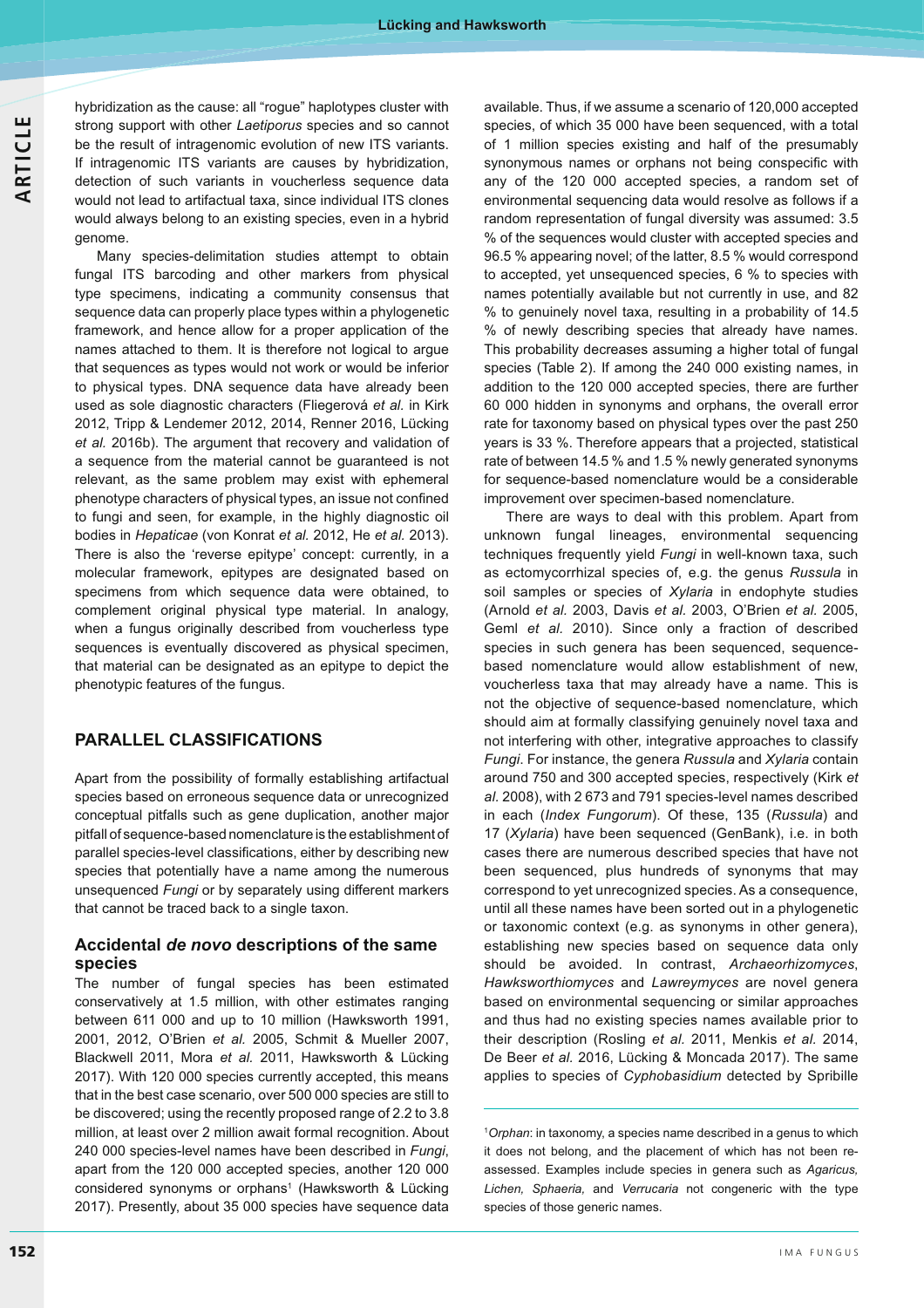**Table 2.** Probability of inadvertently describing sequence-based, voucherless taxa that already have names available, depending on predicted global species richness of *Fungi*, based on a random sample of environmental sequences. The calculations assumes 120 000 accepted species, 240 000 total names described (i.e. 120 000 synonyms and orphaned names), 60 000 potentially good species hidden among synonyms and orphaned names, and 35 000 species already sequenced.

|                                             | Α                                                      | в                                                          | C                                                        | D                                               | $B + C$                     |
|---------------------------------------------|--------------------------------------------------------|------------------------------------------------------------|----------------------------------------------------------|-------------------------------------------------|-----------------------------|
| <b>Predicted global</b><br>species richness | <b>Proportion</b><br>of accepted,<br>sequenced species | <b>Proportion of</b><br>accepted, not<br>sequenced species | <b>Proportion of</b><br>species hidden<br>among synonyms | <b>Proportion of</b><br>genuinely novel<br>taxa | <b>Estimated error rate</b> |
| 712 000                                     | 4.9%                                                   | 11.9 %                                                     | 8.4%                                                     | 74.7 %                                          | 20.4 %                      |
| 1 000 000                                   | 3.5%                                                   | 8.5%                                                       | 6.0%                                                     | 82.0 %                                          | 14.5 %                      |
| 1 500 000                                   | 2.3%                                                   | 5.7%                                                       | 4.0 %                                                    | 88.0 %                                          | 9.7%                        |
| 2 000 000                                   | $1.8 \%$                                               | 4.3 %                                                      | 3.0%                                                     | 91.0%                                           | 7.3%                        |
| 2 200 000                                   | 1.6%                                                   | 3.9%                                                       | 2.7%                                                     | 91.8%                                           | 6.6%                        |
| 3 000 000                                   | $1.2 \%$                                               | 2.8%                                                       | 2.0%                                                     | 94.0 %                                          | 4.8%                        |
| 3 800 000                                   | 0.9%                                                   | 2.2%                                                       | 1.6%                                                     | 95.3 %                                          | 3.8%                        |
| 5 000 000                                   | 0.7%                                                   | 1.7%                                                       | $1.2 \%$                                                 | 96.4 %                                          | 2.9%                        |
| 10 000 000                                  | 0.4%                                                   | 0.9%                                                       | 0.6%                                                     | 98.2 %                                          | 1.5%                        |

*et al.* (2016), as only two species based on physical type specimens have been described in this genus (Millanes *et al.* 2016). Two complementary or alternative provisions could take care of this concern among the mycological community.

## **Parallel classification based on different markers**

One of the central issues of sequence-based nomenclature is a community-wide agreement which markers to use. Current NGS technologies do not yet allow sequencing different markers from the same template or entire genomes, and maximum read lengths on Illumina MiSeq and HiSeq and Ion-Torrent PGM platforms do not exceed 300–600 bases (100– 200 bases on HTS platforms), compared to the phased-out Roche 454 Titanium platform with up to 700 bases or 1500 bases and more on PacBio RS (Loman *et al.* 2012, Luo *et al.*  2012, Quail *et al.* 2012, Yergeau *et al.* 2012, Salipante *et al.*  2014, Goodwin *et al.* 2016). Sequence data corresponding to different markers, or fragments thereof, obtained from the same environmental sample cannot be concatenated to produce multilocus phylogenies since they cannot be traced back to particular individuals.

The ITS has been selected as the universal fungal barcoding marker (Schoch *et al.* 2012), inspite of some

shortcomings, such as potential infragenomic variation and lack of resolution in evolving species complexes (*see above*). For instance, ITS data suggest the mushroom *Schizophyllum commune* represents a single species, whereas IGS indicates several, geographically separated lineages (James *et al.* 2001). Intron-rich protein-coding markers such as TEF1 have been shown to be superior to ITS in delimiting species in *Fusarium* (O'Donnell *et al.* 2015). Notably, while arguments against ITS include potential intragenomic variation, TEF1 has been shown to contain paralogs (James *et al.* 2006, Aguileta *et al.* 2008).

Some workers argue not to limit sequence-based nomenclature to a single marker and instead select the best possible marker in each instance (De Beer *et al.* 2016, Hibbett *et al.* 2016). Hawksworth *et al.* (2016) proposed as recommendation 8C.3: "*DNA sequence data used for*  typification should be drawn from the molecular regions that *are appropriate for delimiting species, based on prevailing best practices as determined by the relevant taxonomic communities*." This suggests the ITS barcoding locus as principal marker for the mycological community, but leaves the ultimate choice open to the specialists of a given taxonomic group. One could envision a scenario where ITS would be the default marker and more variable markers would be used in specific lineages. However, this could potentially lead to

#### **Box 5. Introducing voucherless names in a known genus**

For a new species based on a sequence type, without a physical voucher specimen, to be validly established in a genus where the type species are generally specimens: (A) All available names in the containing genus should ideally have been linked to a phylogenetically defined and named clade different from that with the new species (to be shown in the phylogenetic analysis accompanying the description), or must have been established as valid species or synonyms in other genera. (B) Names based on sequence types are not given priority over names based on physical types (specimen or culture), unless later epitypified with a matching specimen or culture.

There is also the option of names based on sequence types alone carrying a specific prefix (e.g. "DNA", "SEQ", "ENAS", Candidatus) denoting absence of priority and that prefix would be removed upon epitypification by a physical type. This procedure would, however, be confusing to non-systematists familiar with binomial nomenclature, especially ecologists likely to want to to refer to such taxa, and so we do not commend such an approach here.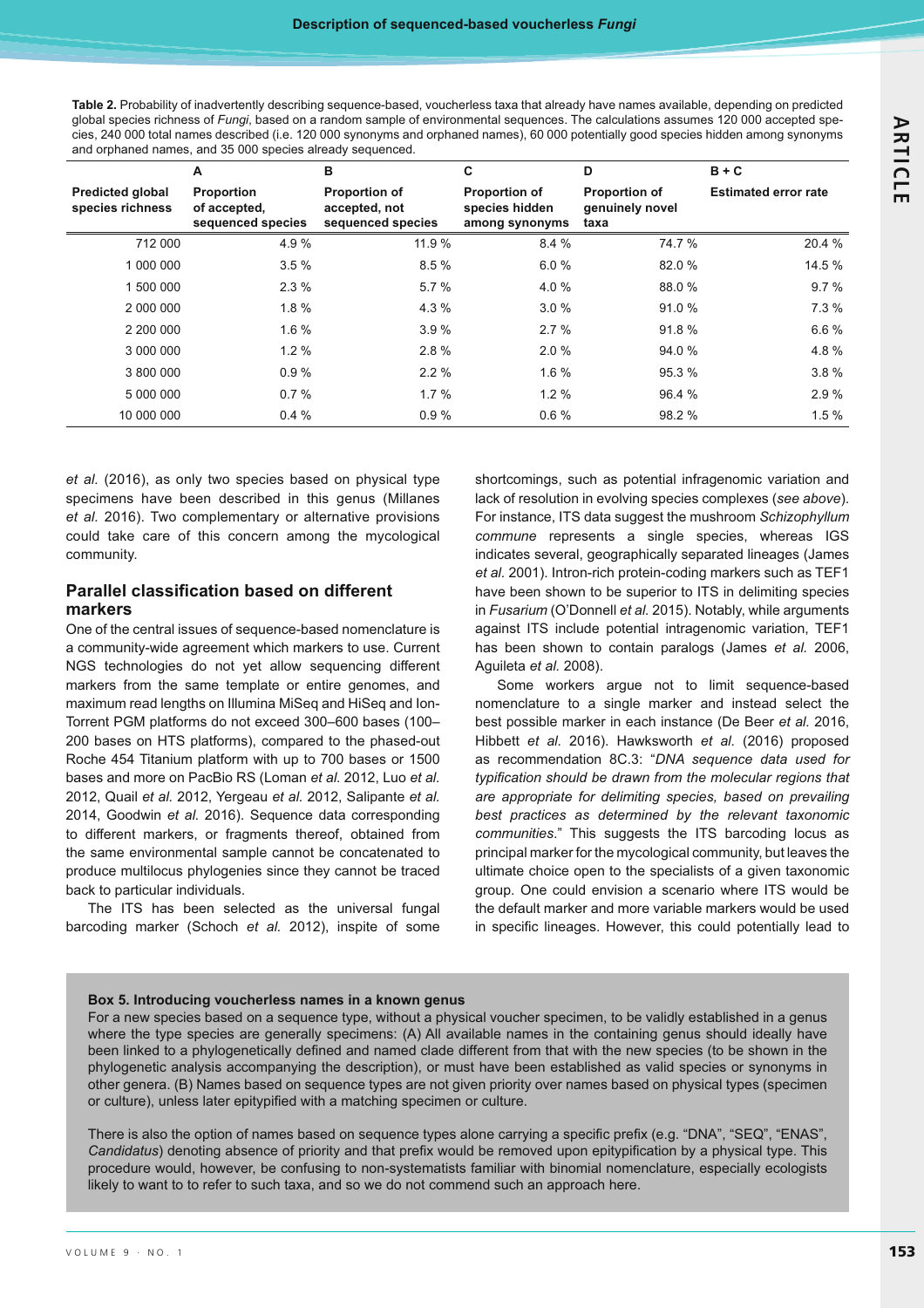irreconcilable, parallel classifications if, for instance, one study described new, broadly defined species of Fusarium using ITS, whereas another study found more narrowly defined species based on TEF1. In such a case, there would be no way of knowing which of the TEF1-based clades correspond to which of the ITS-based species, although this could be resolved by epitypification. Therefore, unless there is community-wide agreement that in particular taxa, another marker could be consistently used instead of, not in addition to, ITS, an approach using markers of choice is not feasible.

 While resolution and accuracy of a barcoding marker is crucial to resolve species, this issue is less important in sequence-based nomenclature of voucherless *Fungi*. First, there are no phenotype characters that could result in conflict with phylogenetically defined species. Second, resolving difficult species complexes is not the objective of this endeavour (see box above). With further advancements of NGS technologies (Koren *et al.* 2013), it might eventually be possible to generate more than one marker or entire genomes from a single template and the limitation to a single marker could be removed.

Even when using ITS as a single marker, the problem of parallel classifications goes further. The approximately 1 billion fungal ITS reads in the SRA have an average length of 353 bases, which mostly corresponds to either the ITS1 or the ITS2 region. As a consequence, reads that correspond only to the ITS1 or ITS2 region cannot be used in parallel to establish species-level clades. Instead, besides using complete ITS sequences from Sanger sequencing and newer NGS technologies, there would have to be an agreement with regard to short reads whether to use either ITS1 or ITS2 only (Bazzicalupo *et al.* 2013). Conceptually, this does not impose a limitation on resolution; ITS1 and ITS2 separately are mostly congruent with full-length ITS data (Blaalid *et al.*  2013), although an eukaryote-wide study suggests that ITS1 is generally superior to ITS2 as barcode marker, particularly in the *Ascomycota* (Wang *et al.* 2015). Again, as outlined above, this issue is not relevant to the purpose of sequencebased nomenclature.

#### **Simultaneous description of new species**

In a traditional context, the description of new taxa depends on access to material, including types for comparative studies, and taxonomic expertise. It is therefore uncommon that the same species is described simultaneously with the corresponding authors being unaware of each other's work. In the case of describing new species based on environmental sequence data, such a situation is much more likely because there is universal, unrestricted and simultaneous worldwide access to data including type sequences (whereas a physical type can only be studied at one place at a given time) and the required expertise of phylogenetic analysis including species recognition methods is more widely dispersed and not limited to taxonomic experts of a group. Therefore, there is a greater possibility of different workers simultaneously studying the same data and describing the same taxon under different names. The principle of priority would take care of this as it does for names based on physical types, but it would be unfortunate to unnecessarily duplicate work.

There are several mechanisms that could be introduced to prevent this from happening or reduce the possibility:

- - **A network in which ongoing studies are**  announced and defined.
- - **Immediate release of type sequences of taxa described as new so that similar or identical sequences can be immediately detected.**
- - **Free accessibility to registered new taxa in manuscript stage prior to publication.**
- - **Peer review by experts that have an overview of**  the field.

This would, however, require changes in the procedures in the *Code* (Turland *et al.* 2018: Art. F.5) for the current mandatory system for the registration of names of new taxa in the approved repositories (Fungal Names. Index Fungorum, or MycoBank). It is not recommended that new taxa are registered prior to a paper being accepted for publication (Rec. F.5A.1), as changes are often made during the peer review process and there are many names in the repositories that have never been validly published. Further. names are not released by the repositories until they have been effectively published.

## **SPECIES DELIMITATION**

Environmental sequencing studies yield tens to hundreds of thousands of reads each. With 20,879 experiments (NGS runs) containing 1 222 062 203 fungal ITS reads currently in the SRA (see above), the average number of reads per sequencing run is 58,531. Analysing sequences from the SRA representing a particular clade of interest could potentially retrieve millions of reads. Such huge amounts of data can only be classified by fast methods such as blasting and clustering (Li & Godzik 2006, Schloss *et al.*  2009, Edgar 2010, 2013, Caporaso *et al.* 2010, Huang *et al.* 2010, Huse *et al.* 2010, Kumar *et al.* 2011, Nilsson *et al.* 2011). Unfortunately, clustering is inferior to alignmentbased phylogenetic methods, resulting in overestimations of taxonomic diversity (Quince *et al.* 2009, Engelbrektson *et al.*  2010, Kunin *et al.* 2010, Porter & Golding 2011, Powell *et al.*  2011, Unterseher *et al.* 2011, Zhou *et al.* 2011). Estimates of global species richness based on such approaches may lead to exaggerated numbers. For instance, O'Brien *et al.* (2005) estimated the number of fungal species at 5.1 million (Blackwell 2011, Hawksworth 2012), and a recent study by Locey & Lennon (2016) predicted a trillion(!) species on Earth, many of these ecologically cryptic *Fungi* and other microorganisms detected through environmental sequencing.

While the problem of overestimating taxonomic diversity based on clustering is well-documented, clustering continues to be the method of choice for analysing large amounts of NGS data. Clustering works fast and capable of sorting large amounts of data based on pairwise alignment. In pairwise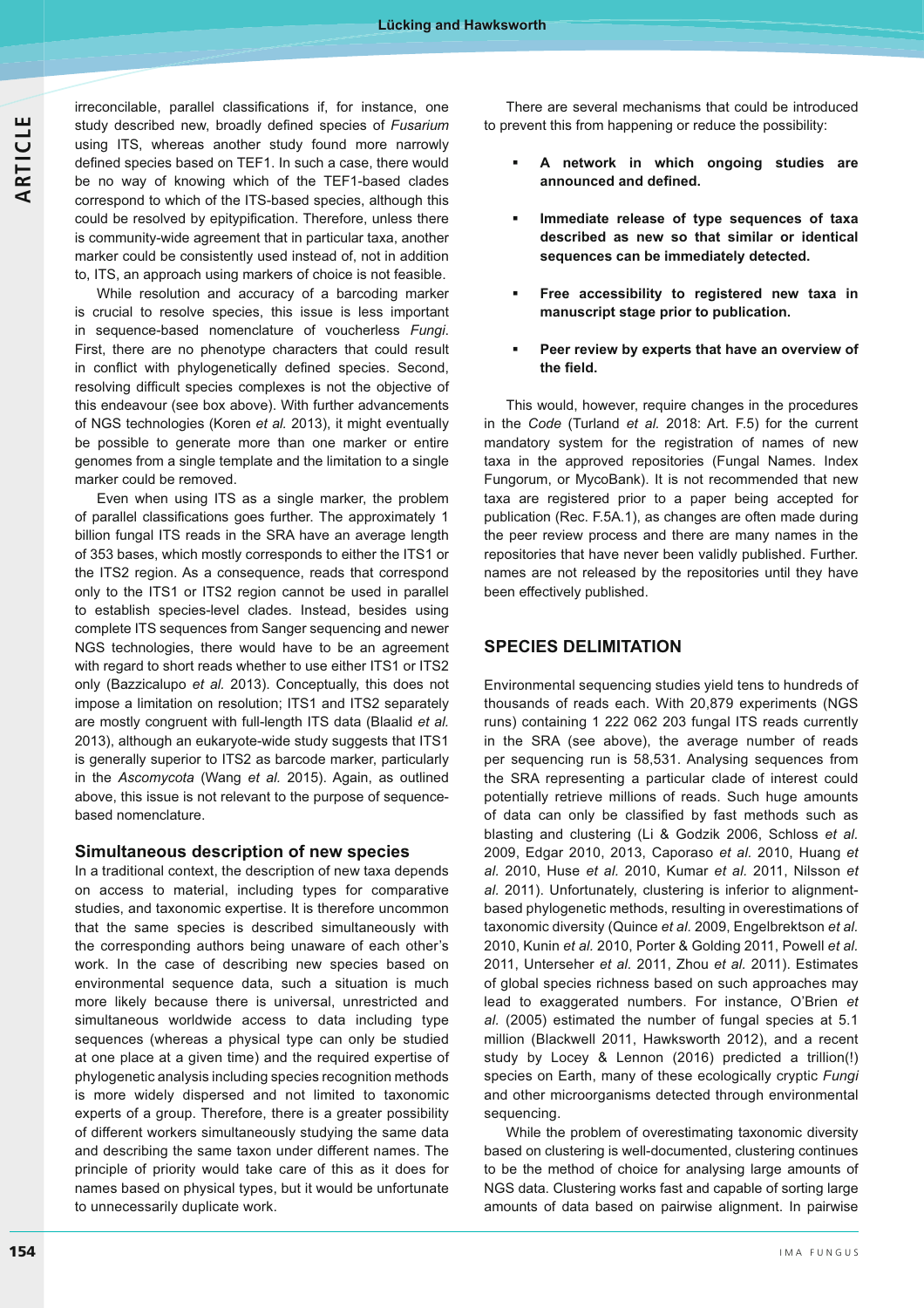

**Fig. 3.** Number of species-level clusters computed from pyrosequencing ITS reads belonging to a "single" species, the basidiolichen former *Cora inversa*; up to 99 % of the observed variation is due to sequencing errors (after Lücking *et al.* 2014). The same data cluster as a single species-level clade in multiplealignment-based phylogenetic analysis (see Fig. 4).

alignment, sequencing errors such as CAFIE are interpreted as substitutions (Gazis *et al.* 2011, Lücking *et al.* 2014), unless the gap penalty is substantially lowered which, however, may lead to false interpretation of true substitutions as indels. Therefore, sequences of the same species containing errors are parsed out into different clusters, inflating taxonomic diversity (Fig. 3). This problem does not occur in multiple alignment-based phylogeny, since multiple alignments of closely related sequences place erroneous indels in gapped columns, where they have practically no effect on the resulting topology (Fig. 4, Lücking *et al.* 2014).

Another problem of clustering is the requirement of a fixed threshold value which, depending on the study, is usually set between 95 % and 99 % (O'Brien *et al.* 2005, Smith *et al.*  2007b, Morris *et al.* 2008, Ryberg *et al.* 2008, Walker *et al.*  2008). Such fixed thresholds do not exist in nature (Bruns *et al.* 2007, Nilsson *et al.* 2008, Hughes *et al.* 2009), since intraspecific and interspecific sequence divergence is a function of time, population size and geographic distribution. Fixed thresholds have also taken into consideration potential sequencing errors, at rates between 0.2 % and 1.5 %, in additive fashion, whereas in reality, effects of sequencing errors are augmented by their random positions relative to genuine substitutions and, due to the nature of pairwise alignment in clustering methods, can be multiplicative rather than additive (Lücking *et al.* 2014). Therefore, a fixed threshold cannot prevent sequencing errors to affect the outcome in a clustering approach.

As a consequence, description of new fungal species based on voucherless sequences must be based on approaches that employ rigorous, multiple alignmentbased phylogenetic analysis and, in addition, should use quantitative species-delimitation methods such as GMYC or

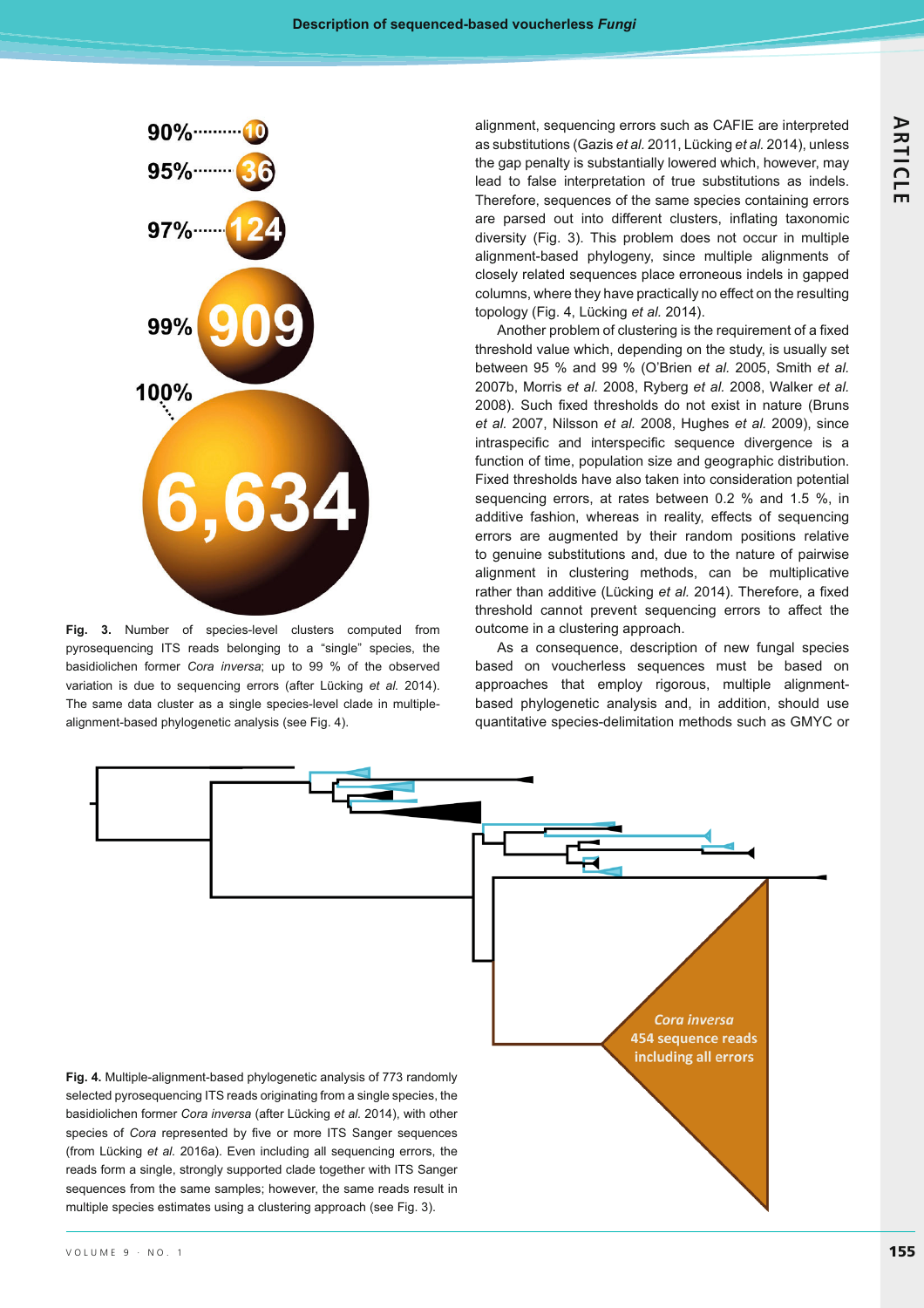#### **Box 6. A protocol for describing new voucherless species of fungi**

- 1. Assemble an initial data set of sequences of interest, e.g. through mining the SRA using a template sequence and retrieving all similar sequences setting a blast threshold; identify the sequences by study sample and read number.
- 2. Add related sequences from GenBank.
- 3. Digest the data set through clustering into smaller portions that can be handled by multiple alignment methods such as MAFFT, which currently allows alignments of up to 30,000 sequences but works best with 10,000 sequences or less.
- 4. Generate multiple alignments for data subsets using, e.g. Guidance and MAFFT.
- 5. Run phylogenetic analysis, e.g. maximum likelihood using RAxML.
- 6. Inspect resulting trees for potential anomalies, e.g. long branches with low support indicating potential chimeras; also, run ITS1 and ITS2 partitions separately and test for conflict.
- 7. Annotate and remove potentially problematic sequences.
- 8. Run final phylogenetic analysis, ideally both maximum likelihood and Bayesian.
- 9. Run various quantitative species delimitation methods, e.g. GMYC and PTP.
- 10. Identify clades consistently resolved as species that fulfil the requirement of the included sequences resulting from at least *N* independent study samples.
- 11. Combine all identified species-level clades into a single alignment and rerun (5) and (9).

PTP (Fujisawa & Barraclough 2013, Zhang *et al*. 2013). An idealized protocol is outlined in Box 6.

## **BACKBONE PHYLOGENY AND HIGHER CLASSIFICATION**

ITS is generally not fully alignable across a broader taxon set above species level. Therefore, employing the fungal barcoding marker as principal locus to delimit and formally describe new species of voucherless *Fungi*, without the possibility of using concatenated data sets with more conserved loci, may generate problems when attempting to establish higher-level phylogenies for these new taxa, particularly if they represent novel lineages at the genus, family, order or class level (Hibbett *et al.* 2016, Nilsson *et al.* 2016, Tedersoo *et al.* 2017). In addition, voucherless fungal classification makes it impossible to rank hierarchically structured clades based on phenotype features. However, there are options to deal with these shortcomings. For instance, Wang *et al*. (2011) successfully employed a simultaneous alignment and tree building approach to delimit genera and species in *Geoglossomycetes* based on (largely environmental) ITS data only.

ITS sequence reads can be placed within a broad, multilocus phylogenetic framework generated from known *Fungi* using the evolutionary placement algorithm (EPA) implemented in RAxML (Stamatakis *et al.* 2010, Berger *et al.* 2011, Zhang *et al.* 2013, Stamatakis 2014), an ideal tool for environmental sequencing studies (e.g. Sunagawa *et al.* 2013). While a stand-alone, full alignment of ITS sequences across a broad taxonomic range is challenging, one alternative is adding new ITS reads to a fixed, multi-locus alignment of reference taxa, as implemented in tools such as PPlacer (Matsen *et al*. 2010), ML TreeMap (Stark *et al*. 2010), PaPaRa (Berger & Stamatakis 2011), MAFFT (Katoh & Frith 2012), or T-BAS (Carbone *et al.* 2017). An initial fixed ITS alignment could be elaborated from reference taxa by means of a combined alignment and tree building method, such as BAli-Phy or SATe (Suchard & Redelings 2006, Liu *et al.* 2009, 2012, Wang *et al*. 2011). Alternatively, ambiguously aligned regions can be recoded using PICS-Ord in a *denovo* alignment, which as been shown to work effectively across broad taxon sets and large alignments of hundreds or thousands of sequences (Lücking *et al.* 2011).

A more reliable approach is *de-novo* alignment of the ITS across reference and query taxa using Guidance HoT scores for alignment confidence, which only retain columns aligned with high confidence (Penn et al. 2010a). Arguably, if used across an entire class or phylum, this approach would largely retain the conserved 5.8S region only, which is presumed to not contain sufficient resolution for a backbone phylogeny, but has been shown to work remarkably well in plants and *Fungi* (Hershkovitz & Lewis 1996). We tested this by analysing 210 ITS sequences of the genera *Tremella* (*Tremellales*), *Auricularia* (*Auriculariales*), *Albatrellus*, *Peniophora*, *Russula* (*Russulales*), *Athelia* (*Atheliales*), and *Boletus*, *Coniophora*, and *Suillus* (*Boletales*). The complete alignment for these taxa using MAFFT results in a length of 1354 columns, many of which are ambiguously aligned across the entire set. Running the sequences through the Guidance web server (Penn *et al.* 2010b) returns 407 columns aligned with a confidence of 95 % and higher, of which 174 columns represent a compact block present cross all taxa (Suppl. File S3). Analysing this alignment using RAxML (Stamatakis 2014), the resulting topology (Fig. 5) resolved the underlying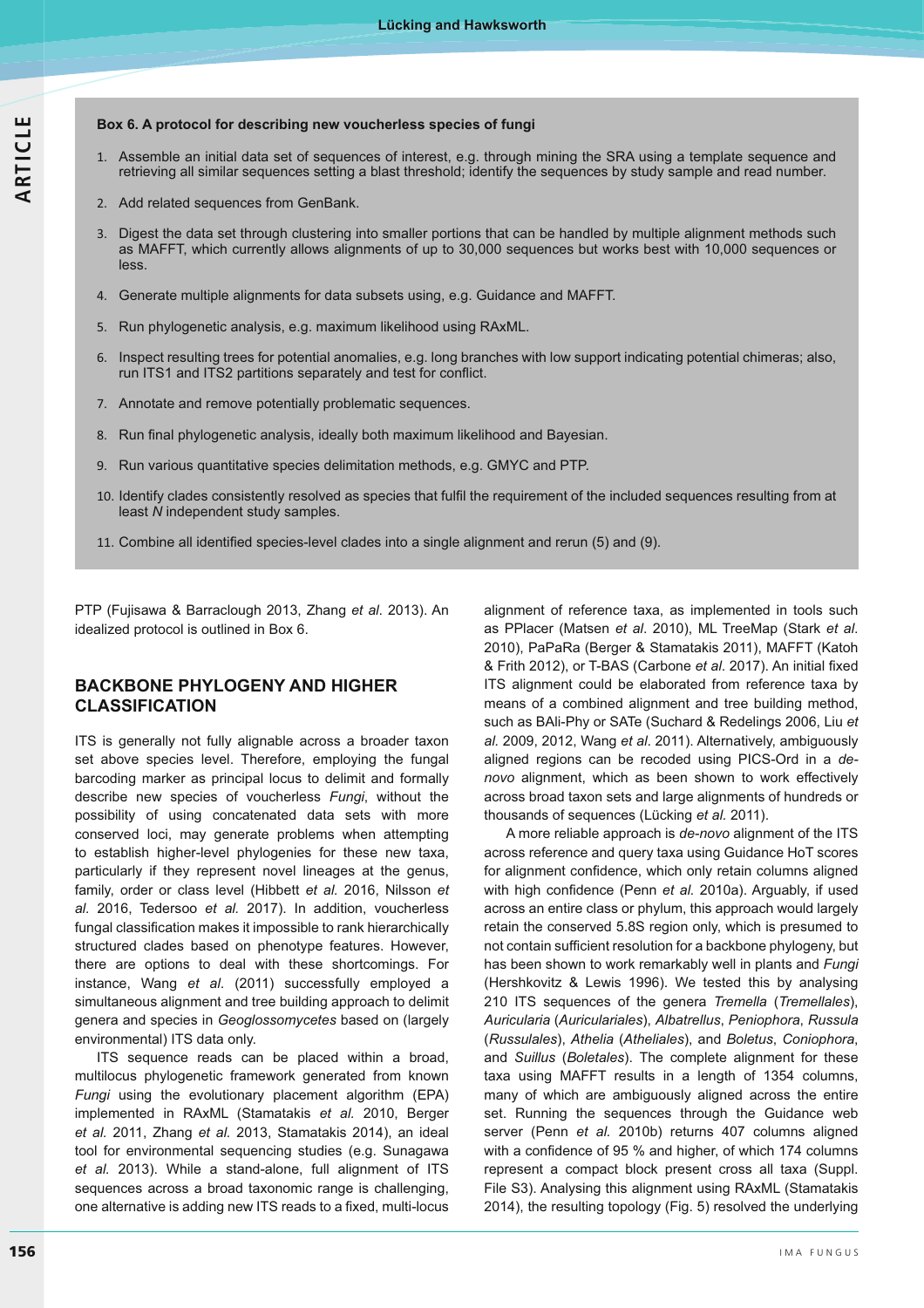phylogeny remarkably well (except for the position of *Auricularia*), with the two orders *Boletales* and *Russulales* and most genera monophyletic except the collective genus *Athelia* (Rosenthal *et al.* 2017) and the genus *Coniophora* (resolved as paraphyletic grade), with moderate bootstrap support across genera (76  $\pm$  17). Allowing a higher number of alignment columns by reducing the confidence limit to 70 % yields the same topology but strongly increases support across genera (95  $\pm$  5). Thus, a much reduced ITS retaining only columns aligned with good to high confidence is not only capable of reconstructing the backbone phylogeny to a large extent but underlines the usefulness for the application of the EPA, with the added advantage that the entire process can be automated using a Guidance-MAFFT-RAxML pipeline.

There are several objective methods to hierarchically rank ITS backbone phylogenies in a consistent way. One approach is to "hijack" species delimitation methods such as GMYC, haplowebs, and PTP (Fujisawa & Barraclough 2013, Zhang *et al.* 2013, Dellicour & Flot 2015). Once a given set of sequences has been phylogenetically analysed and species level clades have been identified, one sequence per species is retained. Applying the species delimitation method again will then denote higher level clades. Another approach is to run the Guidance HoT score analysis over a data set. The more closely related the included sequences, the lower the rank they represent as a whole, and the higher the number of columns that can be retained with confidence. Data of known taxa at various hierarchical levels can be used to establish correlations and thresholds. In the above example, aligning across *Agaricomycotina* (subphylum level) resulted in 30 % (407 of 1354) of all alignment columns retained at 95 % confidence, whereas for the genus *Russula* alone, 52 % (420 of 812) of the columns were retained. If these thresholds are consistent across taxa, an ITS data set of unidentified sequences retaining 30 % of columns with high confidence is likely to represent a class or subphylum, wheres 50 % point to a genus. Finally, temporal banding allows the definition of ranks based on divergence times obtained from an ultrametric or molecular clock tree, as recently suggested for *Ascomycota*, *Sordariomycetes*, *Lecanoromycetes*, and *Parmeliaceae* (Divakar *et al.* 2017, Hyde *et al*. 2017, Liu *et al*. 2017).

## **CONCLUSIONS**

Voucherless, sequence-based nomenclature poses numerous challenges, but there appears to be no practicable alternative to formally naming the numerous novel fungal lineages now being detected in environmental sequencing studies. We showed that even if increased by an order of magnitude, specimen- and culture-based inventories will not be capable to formally classify a substantial portion of the predicted unknown fungal diversity within a reasonable time frame. The challenges of sequence-based nomenclature are manageable and there are numerous methods to classify voucherless *Fungi*, using a single marker such as the ITS, both at the species level and at higher taxonomic ranks. There have been arguments that voucherless, sequencebased nomenclature may threaten support to other branches of mycology, such as culture collections and their research, or on the contrary may favour large laboratories in North America or Europe and leave researchers in other countries behind. These arguments have no grounds, on



**Fig. 5.** Exemplar backbone phylogeny for selected genera of *Agaricomycotina* using only columns of the fungal ITS barcoding marker aligned with a Guidance HoT confidence level of 70 % and higher (Penn *et al.* 2010a, b).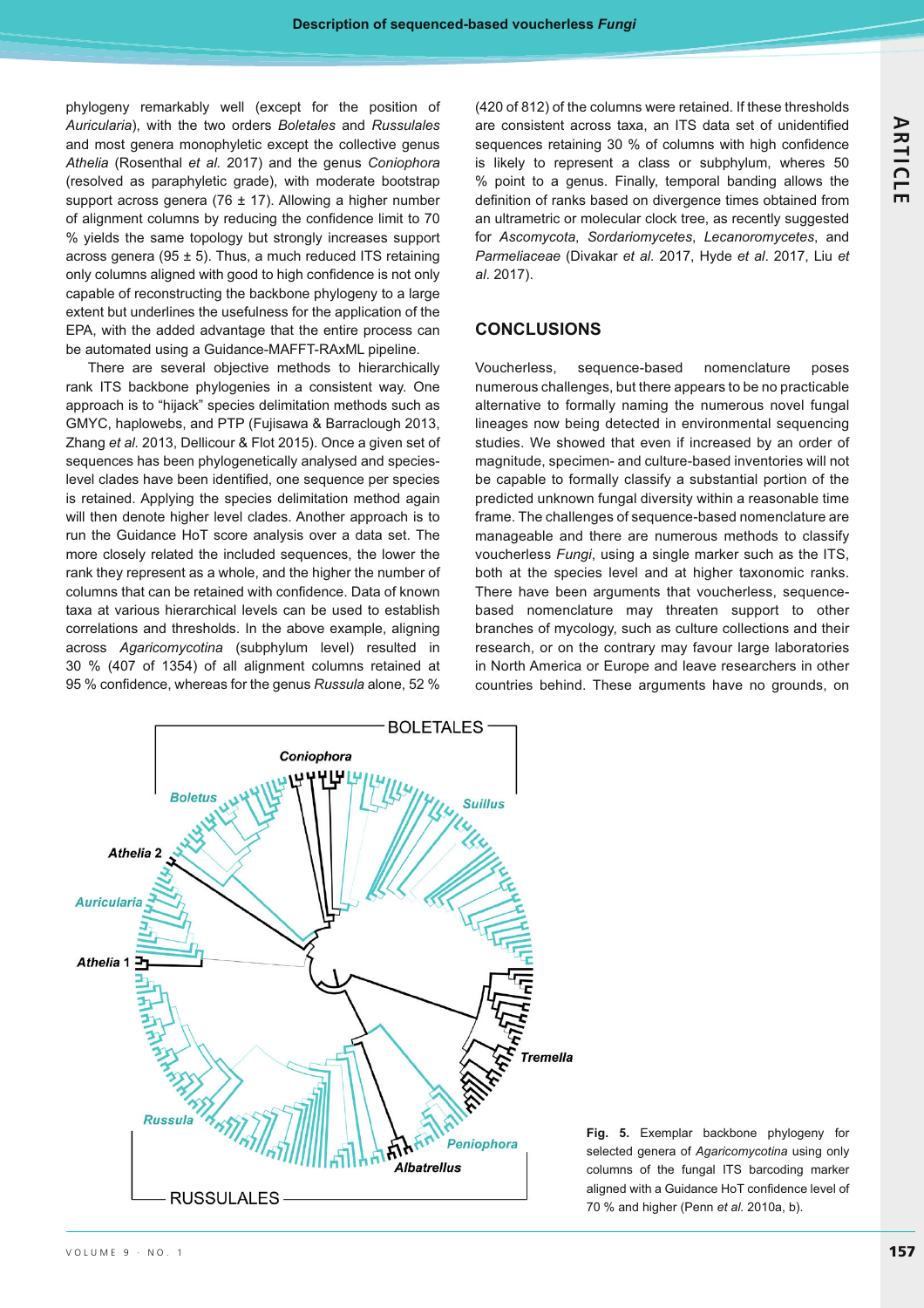the contrary. Funding for fungal research is mostly based on the importance of *Fungi* for ecosystem services and their potential applications. These can only be studied based on specimens and cultures, but not based on voucherless, sequence-based taxa. Therefore, sequence-based nomenclature will not diminish funding to other branches of mycology, but can be expected to generate additional funding in areas of computational biology related to sequence read placement, an area that is already now one of the hot spots of phylogenetic tools. Also, sequence-based nomenclature does not require any laboratory equipment but is entirely computational and hence accessible to virtually anybody, since both data and software are freely available and servers allow access to computational clusters to perform large scale analyses. Therefore, if anything, mycologists in any area of the world have equal access to this approach. As a whole, voucherless, sequence-based nomenclature is not a threat to specimen-based mycology, but rather a complement to substantially speed up cataloguing global fungal diversity in those lineages that are rarely detected using specimen-based methods. If considered desirable, simple and straightforward provisions in the *Code* or a Code of Practice developed by a body such as the International Commission on the Taxonomy of Fungi (ICTF) can help avoid the descry[tion of artifactual taxa or species for which names might already exist. Voucherless, sequencebased fungal taxonomy is universally accessible but is by no means "fast track" mycology, as this approach requires extremely careful work and high skill-levels comparable to those of specimen-based mycologists. However, control mechanisms and effective peer-review by the mycological community are crucial for a successful implementation of this approach, as in all other areas of research.

The time is right for the mycological community as a whole to consider and answer the following questions:

- - **Do we recognize the potential of environmental sequences as a substantial source of fungal diversity information that cannot be addressed similarly by other means?**
- - **If we recognize that potential, do we want to allow formal nomenclature to be based on types other than those currently allowed by the** *Code* **(i.e. dried specimens, microscopic preparations, illustrations, metabolically inactive cultures), to capture this diversity?**
- - **If we agree to adjust formal nomenclature, what alternative types would be allowable (the underlying environmental sample or 'bag type'; the underlying DNA extract or 'DNA type'; a graphic illustration of the type sequence2 ; or the sequence itself or 'sequence type)?**
- - **If we permit alternative types, what if any limitations on the formal establishment of sequence-based taxa do we want to hard-wire into the** *Code* **and what limitations do we want**  to trust to peer-review and scientific integrity?

Most importantly, we should all recognize that established practices need to change to facilitate our science and should not be a hindrance to its progress. Mycologists have an enviable record amongst nomenclaturalists in showing willingness to adopt new ways of working, after due debate. Examples include the acceptability of metabolically inactive, permanently preserved cultures as name-bearing types, adoption of a single starting point date for the naming of fungi, the requirement to register new scientific names for them to be valid, the ability to propose lists of names for protection, and ending the separate naming of morphs of the same species. All these changes followed much debate at mycological meetings and exchanges in the literature, and in the end consensus was achieved and the rules that govern these changed. In some of these cases this process took many decades, and in the interim some authors chose to ignore the rules then in force leading to conflicting treatments. This is already starting to happen in the area of voucherless types, and we feel that the community needs to agree on an acceptable solution as a matter of urgency, as with advancing technology environmental sequencing is now accelerating exponentially.

## **ACKNOWLEDGEMENTS**

We are indepted to Paul M. Kirk and Conrad L. Schoch for providing data from *Index Fungorum* and GenBank, respectively. Travis Adkins kindly supplied fungal culture numbers for the NRRL. Daniel Lindner is thanked for providing raw data from the study on intragenomic ITS variation in *Laetiporus sulphureus*. The members of the International Commission on the Taxonomy of Fungi (ICTF), including Catherine Aime, Takayuki Aoki, Lei Cai, Pedro Crous, Wilhelm DeBeer, David Geiser, Peter Johnston, Tom May, Andrew Miller, Conrad Schoch, Marco Thines, Keith Seifert, Marc Stadler, and Ning Zhang, engaged in fruitful discussions on the subject (referred to in the text or the boxes). Conrad Schoch and two anonymous reviewers provided valuable comments that helped to improve this manuscript.

## **REFERENCES**

- Aguileta G, Marthey S, Chiapello H, Lebrun MH, Rodolphe F, Fournier E, Gendrault-Jacquemard A, Giraud T (2008) Assessing the performance of single-copy genes for recovering robust phylogenies. *Systematic Biology* **57**: 613–627.
- Amend A, Samson R, Seifert K, Bruns T (2010) Deep sequencing reveals diverse and geographically structured assemblages of *Fungi* in indoor dust. *Proceedings of the National Academy of Sciences, USA* **107**: 13748–13753.
- Arnold AE, Henk DA, Eells RL, Lutzoni F, Vilgalys R (2007) Diversity and phylogenetic affinities of foliar fungal endophytes in loblolly pine inferred by culturing and environmental PCR. *Mycologia* **99**: 185–206.
- Arnold AE, Mejía LC, Kyllo D, Rojas EI, Maynard Z, Robbins N, Herre EA (2003) Fungal endophytes limit pathogen damage in a

<sup>2</sup> Currently explicitly excluded by the *Code* (see p. 146).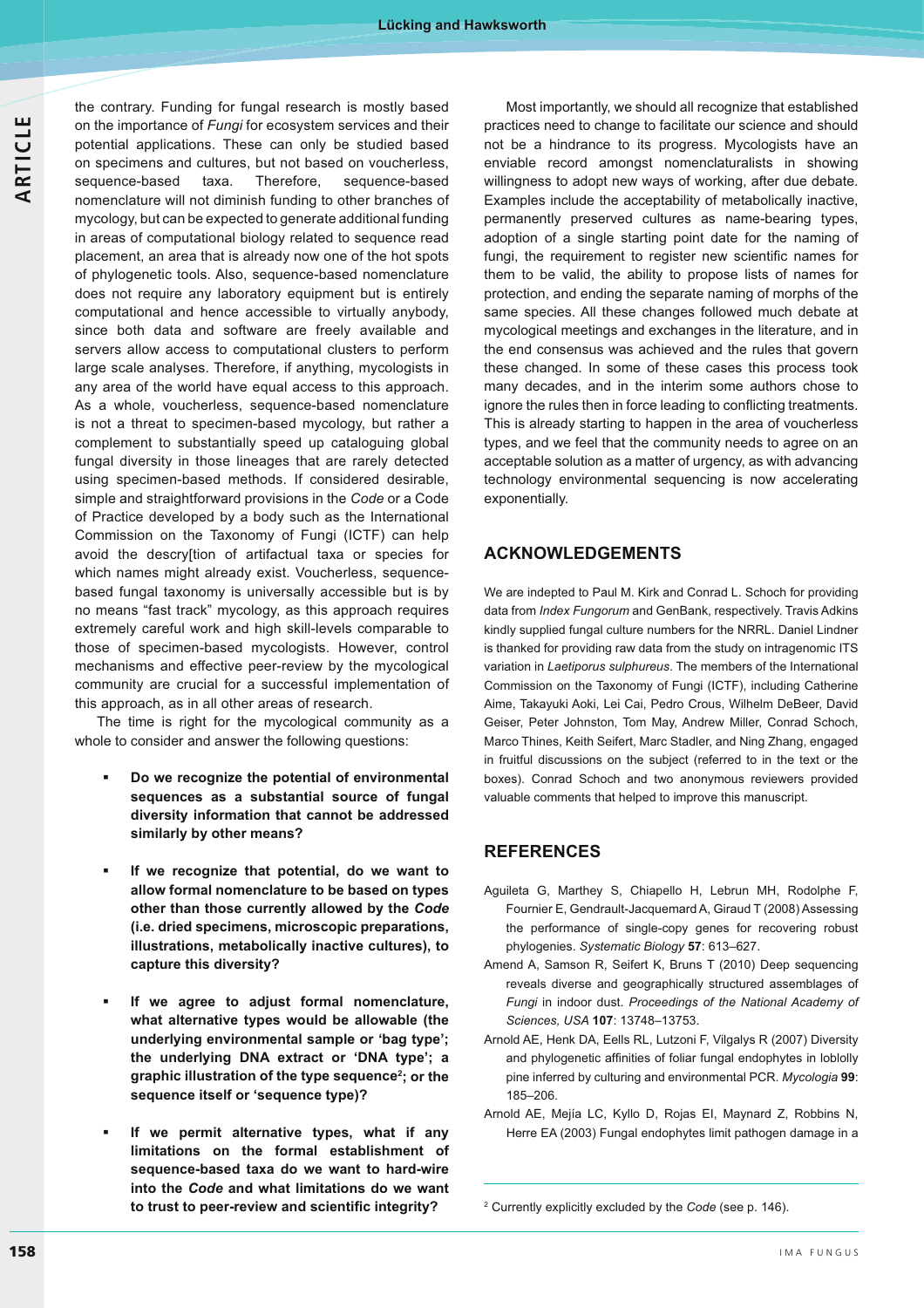tropical tree. *Proceedings of the National Academy of Sciences* **100**: 15649–15654.

- Ashelford KE, Chuzhanova NA, Fry JC, Jones AJ, Weightman AJ (2005) At least 1 in 20 16S rRNA sequence records currently held in public repositories is estimated to contain substantial anomalies. *Applied and Environmental Microbiology* **71**: 7724– 7736.
- Baker RH, Yu X, DeSalle R (1998) Assessing the relative contribution of molecular and morphological characters in simultaneous analysis trees. *Molecular Phylogenetics and Evolution* **9**: 427– 436.
- Balzer S, Malde K, Jonassen I (2011) Systematic exploration of error sources in pyrosequencing flowgram data. Bioinformatics 27: 304–309.
- Barnosky AD, Matzke N, Tomiya S, Wogan GO, Swartz B, Quental TB, Marshall C, McGuire JL, Lindsey EL, Maguire KC, Mersey B (2011) Has the Earth's sixth mass extinction already arrived? *Nature* **471**: 51–57.
- Bass D, Richards TA (2011) Three reasons to re-evaluate fungal diversity 'on Earth and in the ocean'. *Fungal Biology Reviews* **25**: 159–164.
- Bazzicalupo AL, Bálint M, Schmitt I (2013) Comparison of ITS1 and ITS2 rDNA in 454 sequencing of hyperdiverse fungal communities. *Fungal Ecology* **6**: 102–109.
- Begerow D, Nilsson RH, Unterseher M, Maier W (2010) Current state and perspectives of fungal DNA barcoding and rapid identification procedures. *Applied Microbiology and Biotechnology* **87**: 99– 108.
- Bensch K, Groenewald JZ, Dijksterhuis J, Starink-Willemse M, Andersen B, *et al.* (2010) Species and ecological diversity within the *Cladosporium cladosporioides* complex (*Davidiellaceae*, *Capnodiales*). *Studies in Mycology* **67**: 1–94.
- Benson DA, Cavanaugh M, Clark K, Karsch-Mizrachi I, Lipman DJ, *et al.* (2013) GenBank. *Nucleic Acids Research* **41** (D1): D36–D42.
- Berger SA, Stamatakis A (2011) Aligning short reads to reference alignments and trees. *Bioinformatics* **27**: 2068–2075.
- Berger SA, Stamatakis A (2012) *PaPaRa 2.0: a vectorized algorithm for probabilistic phylogeny-aware alignment extension*. Heidelberg: Heidelberg Institute for Theoretical Studies, http://sco. h-its. org/ exelixis/publications. html. Exelixis-RRDR-2012-2015.
- Berger SA, Krompass D, Stamatakis A (2011) Performance, accuracy, and web server for evolutionary placement of short sequence reads under maximum likelihood. *Systematic Biology* **60**: 291–302.
- Bergsten J (2005) A review of long(branch attraction. *Cladistics* **21**: 163–193.
- Bidartondo M, Bruns TD, Blackwell M, Edwards I, Taylor AFS, *et al.*  (2008) Preserving accuracy in GenBank. *Science* **319**: 1616.
- Blaalid R, Kumar S, Nilsson RH, Abarenkov K, Kirk PM, Kauserud H (2013) ITS1 versus ITS2 as DNA metabarcodes for *Fungi*. *Molecular Ecology Resources* **13**: 218–224.
- Blackwell M (2011) The *Fungi*: 1, 2, 3… 5.1 million species? *American Journal of Botany* **98**: 426–438.
- Blackwell M, Hibbett DS, Taylor JW, Spatafora JW (2006) Research coordination networks: a phylogeny for kingdom *Fungi* (Deep Hypha). *Mycologia* **98**: 829–837.
- Bowman BH, Taylor JW, Brownlee AG, Lee J, Lu SD, White TJ (1992) Molecular evolution of the *Fungi*: relationship of the basidiomycetes, ascomycetes, and chytridiomycetes. *Molecular Biology and Evolution* **9**: 285–296.
- Bruns TD, White TJ, Taylor JW (1991) Fungal molecular systematics. *Annual Review of Ecology and Systematics* **22**: 525–564.
- Bruns TD, Arnold AE, Hughes KW (2007) Fungal networks made of humans: UNITE, FESIN and frontiers in fungal ecology. *New Phytologist* **177**: 586–588.
- Buée M, Reich M, Murat C, Morin E, Nilsson RH, *et al.* (2009) 454 pyrosequencing analyses of forest soils reveal an unexpectedly high fungal diversity. *New Phytologist* **184**: 449–456.
- Caporaso JG, Kuczynski J, Stombaugh J, Bittinger K, Bushman FD, *et al.* (2010). QIIME allows analysis of high-throughput community sequencing data. *Nature Methods* **7**: 335–336.
- Caporaso JG, Lauber CL, Walters WA, Berg-Lyons D, Huntley J, *et al.* (2012) Ultra-high-throughput microbial community analysis on the Illumina HiSeq and MiSeq platforms. The ISME Journal 6: 1621–1624.
- Carbone I, White JB, Miadlikowska J, Arnold AE, Miller MA *et al.* (2017) T-BAS: Tree-Based Alignment Selector toolkit for phylogenetic-based placement, alignment downloads and metadata visualization: an example with the Pezizomycotina tree of life. *Bioinformatics* **33**: 1160–1168.
- Carlsen T, Aas AB, Lindner D, Vrålstad T, Schumacher T, Kauserud H (2012) Don't make a mista (g) ke: is tag switching an overlooked source of error in amplicon pyrosequencing studies? *Fungal Ecology* **5**: 747–749.
- Chen J, Sahota A, Stambrook PJ, Tischfield JA (1991) Polymerase chain reaction amplification and sequence analysis of human mutant adenine phosphoribosyltransferase genes: the nature and frequency of errors caused by Taq DNA polymerase. *Mutation Research* **31**: 169–176.
- Coissac E, Riaz T, Puillandre N (2012) Bioinformatic challenges for DNA metabarcoding of plants and animals. *Molecular Ecology* **21**: 1834–1847.
- Coleman AW (2015) Nuclear rRNA transcript processing versus internal transcribed spacer secondary structure. *Trends in Genetics* **31**: 157–163.
- Davis EC, Franklin JB, Shaw AJ, Vilgalys R (2003) Endophytic *Xylaria* (*Xylariaceae*) among liverworts and angiosperms: phylogenetics, distribution, and symbiosis. *American Journal of Botany* **90**: 1661–1667.
- De Beer ZW, Marincowitz S, Duong TA, Kim JJ, Rodrigues A, Wingfield MJ (2016) *Hawksworthiomyces* gen. nov. (*Ophiostomatales*), illustrates the urgency for a decision on how to name novel taxa known only from environmental nucleic acid sequences (ENAS). *Fungal Biology* **120**: 1323–1340.
- Dellicour S, Flot JF (2015) Delimiting species-poor datasets using single molecular markers: a study of barcode gaps, haplowebs and GMYC. *Systematic Biology* **19**: syu130.
- Del-Prado R, Divakar PK, Lumbsch HT, Crespo AM (2016) Hidden genetic diversity in an asexually reproducing lichen forming fungal group. *PloS One* **11** (8): e0161031.
- Divakar PK, Crespo A, Kraichak E, Leavitt SD, Singh G, *et al.* (2017) Using a temporal phylogenetic method to harmonize family-and genus-level classification in the largest clade of lichen-forming *Fungi*. *Fungal Diversity* **84**: 101–117.
- Druzhinina IS, Kubicek CP, Komoń-Zelazowska M, Mulaw TB, Bissett J (2010) The *Trichoderma harzianum* demon: complex speciation history resulting in coexistence of hypothetical biological species, recent agamospecies and numerous relict lineages. *BMC Evolutionary Biology* **10**: 94.

Dupuis JR, Roe AD, Sperling FA (2012) Multi-locus species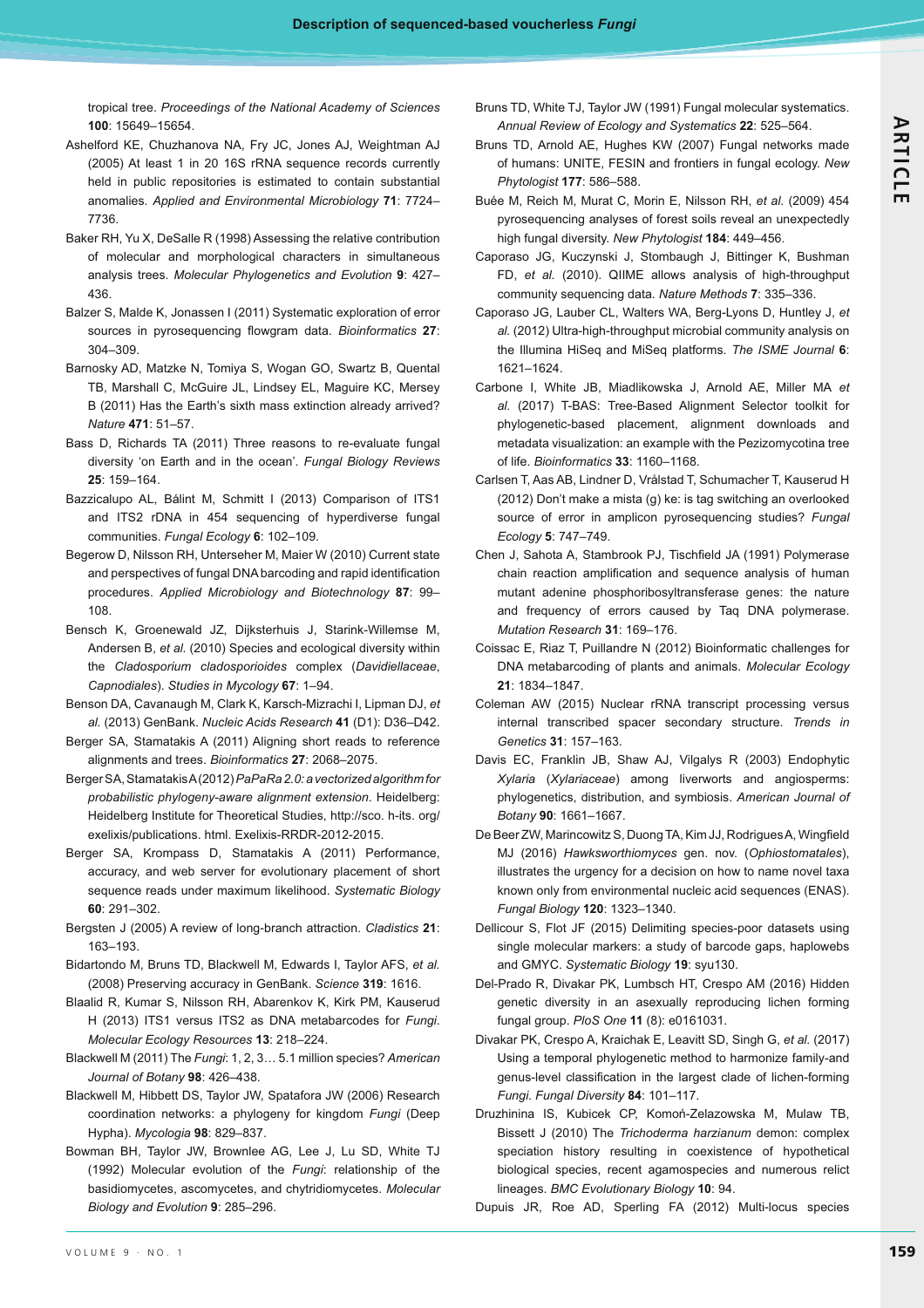delimitation in closely related animals and *Fungi*: one marker is not enough. *Molecular Ecology* **21**: 4422–4436.

- Eberhardt U (2010) A constructive step towards selecting a DNA barcode for *Fungi*. *New Phytologist* **187**: 265–268.
- Edgar RC (2010) Search and clustering orders of magnitude faster than BLAST. *Bioinformatics* **26**: 2460–2461.
- Edgar RC (2013 ) UPARSE: Highly accurate OTU sequences from microbial amplicon reads. *Nature Methods* **10**: 996–998.
- Edgar, RC (2016) UCHIME2: improved chimera prediction for amplicon sequencing. bioRxiv: 074252.
- Edgar RC, Haas BJ, Clemente JC, Quince C, Knight R (2011) UCHIME improves sensitivity and speed of chimera detection. *Bioinformatics* **27**: 2194–2200.
- Engelbrektson A, Kunin V, Wrighton KC, Zvenigorodsky N, Chen F, *et al.* (2010) Experimental factors affecting PCR-based estimates of microbial species richness and evenness. *ISME Journal* 4: 642–647.
- Kirk PM (2012) Nomenclatural novelties. Index of Fungi 1: 1.
- Fujisawa T, Barraclough TG (2013) Delimiting species using single-locus data and the Generalized Mixed Yule Coalescent approach: a revised method and evaluation on simulated data sets. *Systematic Biology* **16**: syt033.
- Gams W (1997) Fungal taxonomy in crisis. In: *Diagnosis and Identification of Plant Pathogens* (Dehne HW, Adam G, Diekmann M, Frahm J, Mauler-Machnik A, van Halteren P (eds): 17–21. Dordrecht: Springer.
- Ganley ARD, Kobayashi T (2007) Highly efficient concerted evolution in the ribosomal DNA repeats: Total rDNA repeat variation revealed by whole-genome shotgun sequence data. *Genome Research* **17**: 184–191.
- Gazis R, Rehner S, Chaverri P (2011) Species delimitation in fungal endophyte diversity studies and its implications in ecological and biogeographic inferences. *Molecular Ecology* **20**: 3001–3013.
- Geiser DM, Jimenez-Gasco MD, Kang SC, Makalowska I, Veeraraghavan N, *et al.* (2004) FUSARIUM-ID v. 1.0: a DNA sequence database for identifying *Fusarium*. *European Journal of Plant Pathology* **110**: 473–479.
- Geml J, Laursen GA, Taylor DL (2008) Molecular diversity assessment of arctic and boreal *Agaricus* taxa. *Mycologia* **100**: 577–589.
- Geml J, Laursen GA, O'Neill K, Nusbaum HC, Taylor DL (2006) Beringian origins and cryptic speciation events in the fly agaric (*Amanita muscaria*). *Molecular Ecology* **15**: 225–239.
- Geml J, Laursen GA, Herriott IC, McFarland JM, Booth MG, *et al.* (2010) Phylogenetic and ecological analyses of soil and sporocarp DNA sequences reveal high diversity and strong habitat partitioning in the boreal ectomycorrhizal genus *Russula* (*Russulales*; *Basidiomycota*). *New Phytologist* **187**: 494–507.
- Giudicelli GC, Mäder G, Silva-Arias GA, Zamberlan PM, Bonatto SL, Freitas LB (2017) Secondary structure of nrDNA Internal Transcribed Spacers as a useful tool to align highly divergent species in phylogenetic studies. *Genetics and Molecular Biology* **40**: 191–199.
- Glass DJ, Takebayashi N, Olson LE, Taylor DL (2013) Evaluation of the authenticity of a highly novel environmental sequence from boreal forest soil using ribosomal RNA secondary structure modeling. *Molecular Phylogenetics and Evolution* **67**: 234–245.
- Glass, DJ, Taylor AD, Herriott IC, Ruess RW, Taylor DL (2014) Habitat preferences, distribution, and temporal persistence of a novel fungal taxon in Alaskan boreal forest soils. *Fungal Ecology* **12**: 70–77.
- Goertzen LR, Cannone JJ, Gutell RR, Jansen RK (2003) ITS secondary structure derived from comparative analysis: implications for sequence alignment and phylogeny of the *Asteraceae*. *Molecular Phylogenetics and Evolution* **29**: 216– 234.
- Gomes EA, Kasuya MCM, Barros EGD, Borges AC, Araújo EF (2002) Polymorphism in the internal transcribed spacer (ITS) of the ribosomal DNA of 26 isolates of ectomycorrhizal *Fungi*. *Genetics and Molecular Biology* **25**: 477–483.
- Gomez-Alvarez V, Teal TK, Schmidt TM (2009) Systematic artifacts in metagenomes from complex microbial communities. *ISME Journal* **3**: 1314–1317.
- Goodwin S, McPherson JD, McCombie WR (2016) Coming of age: ten years of next-generation sequencing technologies. *Nature Reviews Genetics* **17**: 333–351.
- Gouy M, Li WH (1989) Molecular phylogeny of the kingdoms Animalia, Plantae, and *Fungi*. *Molecular Biology and Evolution* **6**: 109–122.
- Grantham NS, Reich BJ, Pacifici K, Laber EB, Menninger HL, et al. (2015). *Fungi* identify the geographic origin of dust samples. *PloS One* **10** (4): e0122605.
- Gryzenhout M, Jefwa JM, Yorou NS (2012) The status of mycology in Africa: A document to promote awareness. IMA Fungus 3: 99–102.
- Haas BJ, Gevers D, Earl AM, Feldgarden M, Ward DV, *et al.* (2011) Chimeric 16S rRNA sequence formation and detection in Sanger and 454-pyrosequenced PCR amplicons. *Genome Research* **21**: 494–504.
- Hall BK (2003) Descent with modification: the unity underlying homology and homoplasy as seen through an analysis of development and evolution. *Biological Reviews* **78**: 409–433.
- Harris JD (2003) Can you bank on GenBank? *Trends in Ecology and Evolution* **18**: 317–319.
- Hassanin A, Lecointre G, Tillier S (1998) The 'evolutionary signal' of homoplasy in protein coding gene sequences and its consequences for a priori weighting in phylogeny. *Comptes*  Rendus de l'Académie des Sciences, series III, Sciences de la *Vie* **321**: 611–620.
- Hawksworth DL (1991) The fungal dimension of biodiversity: magnitude, significance, and conservation. Mycological *Research* **95**: 641–655.
- Hawksworth DL (2001) The magnitude of fungal diversity: the 1.5 million species estimate revisited. *Mycological Research* **105**: 1422–1432.
- Hawksworth DL (2009) Mycology: a neglected megascience. In: *Applied Mycology* (Rai M, Pridge PD, eds): 1–16. Wallingford: CAB International.
- Hawksworth DL (2012) Global species numbers of *Fungi*: are tropical studies and molecular approaches contributing to a more robust estimate? *Biodiversity and Conservation* **21**: 2425–2433.
- Hawksworth DL (2017) DNA sequences as types: a potential loophole in the rules discovered. IMA Fungus 8: (4).
- Hawksworth DL, Lücking R (2017) Fungal diversity revisited: 2.2 to 3.8 million species. *Microbiology Spectrum* **5**: FUNK-0052-2016.
- Hawksworth DL, Crous PW, Redhead SA, Reynolds DR, Samson RA, *et al.* (2011) The Amsterdam declaration on fungal nomenclature. *IMA Fungus* 2: 105-112.
- Hawksworth DL, Hibbett DS, Kirk PM, Lücking R (2016) (308–310) Proposals to permit DNA sequence data to serve as types of names of *Fungi*. *Taxon* **65**: 899–900.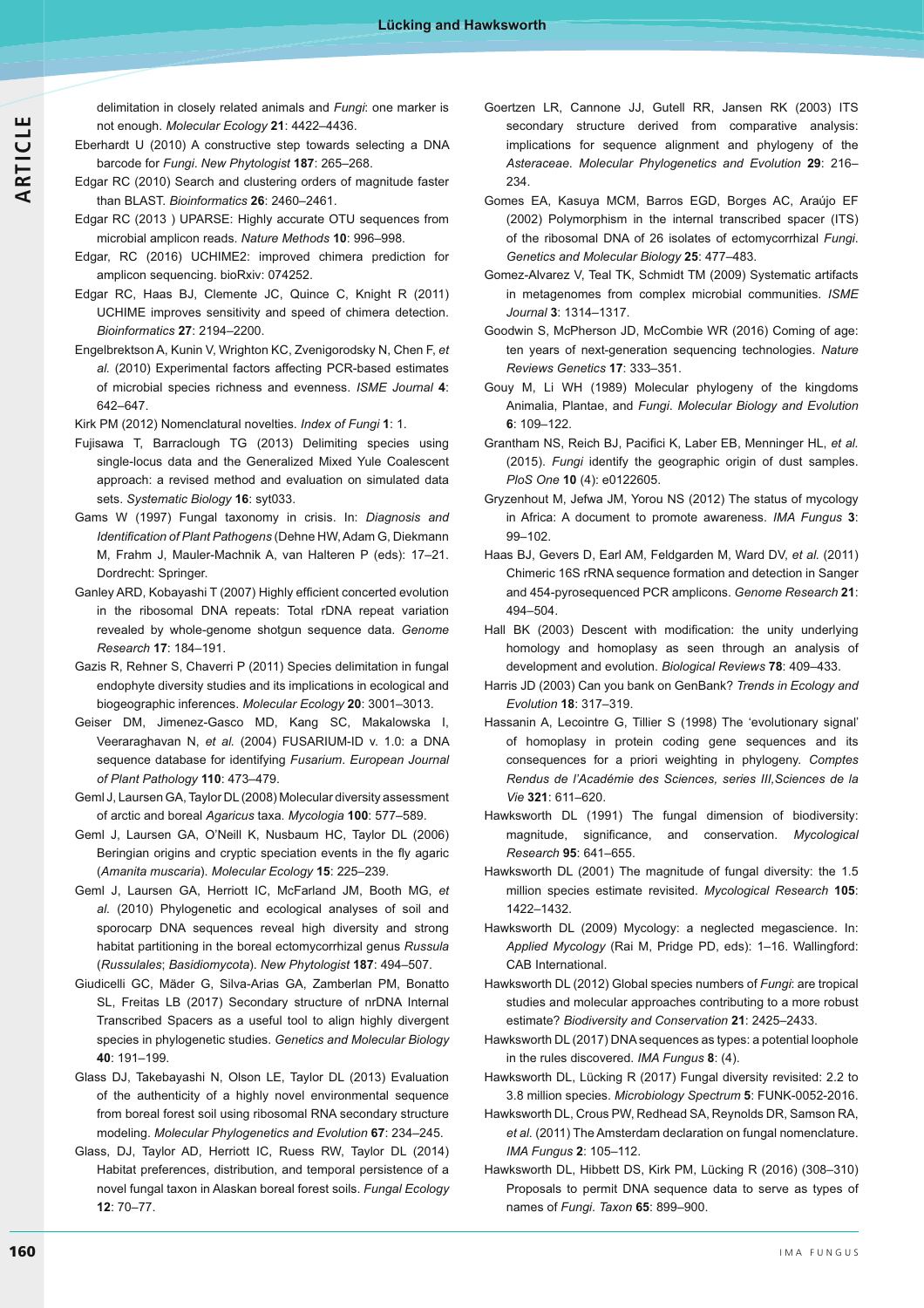- Hawksworth DL, May TW, Redhead SA (2017) Fungal nomenclature evolving: changes adopted by the 19th International Botanical Congress in Shenzhen 2017, and procedures for the Fungal Nomenclature Session at the 11th International Mycological Congress in Puerto Rico 2018. *IMA Fungus* 8: 211-218.
- He X, Sun Y, Zhu RL (2013) The oil bodies of liverworts: unique and important organelles in land plants. *Critical Reviews in Plant Sciences* **32**: 293–302.
- Hawksworth DL, Hibbett DS, Kirk PM, Lücking R. (2018) (F-005-006) Proposals to permit DNA sequence data to be used as types of names of fungi. IMA Fungus, Myconames: v-vi.
- Hendriks L, Goris A, Neefs JM, Van De Peer Y, Hennebert G, De Wachter R (1989) The nucleotide sequence of the small ribosomal subunit RNA of the yeast *Candida albicans* and the evolutionary position of the *Fungi* among the eukaryotes. *Systematic and Applied Microbiology* **12**: 223–229.
- Hershkovitz MA, Lewis LA (1996) Deep-level diagnostic value of the rDNA-ITS region. *Molecular Biology and Evolution* **13**: 1276– 1295.
- Hibbett DS (2016) The invisible dimension of fungal diversity. *Science* **351**: 1150–1151.
- Hibbett DS, Taylor JW (2013) Fungal systematics: is a new age of enlightenment at hand? *Nature Reviews Microbiology* **11**: 129– 133.
- Hibbett DS, Bindera J, Bischoffb JF, Blackwellc M, Cannon PF, *et*  al. (2007) A higher-level phylogenetic classification of the Fungi. *Mycological Research* **111**: 509–547.
- Hibbett DS, Ohman A, Glotzer D, Nuhn M, Kirk P, Nilsson RH (2011) Progress in molecular and morphological taxon discovery in Fungi and options for formal classification of environmental sequences. *Fungal Biology Reviews* **25**: 38–47.
- Hibbett D, Abarenkov K, Koljalg U, Öpik M, Chai B, *et al.* (2016) Sequence-based classification and identification of Fungi. *Mycologia* **108**: 1049–1068.
- Hiepko P (1987) The collections of the Botanical Museum Berlin-Dahlem (B) and their history. *Englera* **7**: 219–252.
- Huang Y, Niu B, Gao Y, Fu L, Li W (2010) CD-HIT Suite: a web server for clustering and comparing biological sequences. *Bioinformatics* **26**: 680–682.
- Huber T, Faulkner G, Hugenholtz P (2004) Bellerophon: a program to detect chimeric sequences in multiple sequence alignments. *Bioinformatics* **20**: 2317–2319.
- Hubka V, Kolarik M (2012)  $\beta$ -tubulin paralogue tubC is frequently misidentified as the benA gene in Aspergillus section Nigri taxonomy: primer specificity testing and taxonomic consequences. *Persoonia* **29**: 1–10.
- Hughes KW, Petersen RH (2001) Apparent recombination or gene conversion in the ribosomal ITS region of a *Flammulina* (*Fungi*, *Agaricales*) hybrid. *Molecular Biology and Evolution* **18**: 94–96
- Hughes KW, Petersen RH, Lickey EB (2009) Using heterozygosity to estimate a percentage DNA sequence similarity for environmental species' delimitation across basidiomycete *Fungi*. *New Phytologist* **182**: 795–798.
- Hurst LD, Smith NGC (1998) The evolution of concerted evolution. *Proceedings of the Royal Society of London, B, Biological Sciences* **265**: 121–127
- Huse SM, Huber JA, Morrison HG, Sogin ML, Welch DM (2007) Accuracy and quality of massively parallel DNA pyrosequencing. *Genome Biology* **8**: R143.
- Huse SM, Welch DM, Morrison HG, Sogin ML (2010) Ironing out the wrinkles in the rare biosphere through improved OTU clustering. *Environmental Microbiology* **12**: 1889–1898.
- Hyde KD, Maharachchikumbura SS, Hongsanan S, Samarakoon MC, Lücking R, *et al.* (2017) The ranking of *Fungi*: a tribute to David L. Hawksworth on his 70th birthday. *Fungal Diversity* **84**: 1–23.
- Inderbitzin P, Mehta YR, Berbee ML (2009) *Pleospora* species with *Stemphylium* anamorphs: a four locus phylogeny resolves new lineages yet does not distinguish among species in the *Pleospora herbarum* clade. *Mycologia* **101**: 329–339.
- James SA, O'Kelly MJ, Carter DM, Davey RP, van Oudenaarden A, Roberts IN, *et al.* (2009) Repetitive sequence variation and dynamics in the ribosomal DNA array of *Saccharomyces cerevisiae* as revealed by whole-genome resequencing. *Genome Research* **19**: 626–635.
- James TY, Moncalvo JL, Li S, Vilgalys R 2001. Polymorphism at the ribosomal DNA spacers and its relation to breeding structure of the widespread mushroom *Schizophyllum commune*. *Genetics* **157**: 149–161.
- James TY, Kauff F, Schoch CL, Matheny PB, Hofstetter V, *et al.*  (2006) Reconstructing the early evolution of *Fungi* using a sixgene phylogeny. *Nature* **443**: 818–822.
- Jones MD, Forn I, Gadelha C, Egan MJ, Bass D, *et al.* (2011a) Discovery of novel intermediate forms redefines the fungal tree of life. *Nature* **474**: 200–203.
- Jones MD, Richards TA, Hawksworth DL, Bass D (2011b) Validation and justification of the phylum name Cryptomycota phyl. nov. *IMA Fungus* 2: 173-175.
- Kälersjö M, Albert VA, Farris JS (1999) Homoplasy increases phylogenetic structure. *Cladistics* **15**: 91–93.
- Katoh K, Frith MC (2012) Adding unaligned sequences into an existing alignment using MAFFT and LAST. *Bioinformatics* **28**: 3144–3146.
- Katoh K, Rozewicki R, Yamada KD (2017) MAFFT online service: multiple sequence alignment, interactive sequence choice and visualization. *Briefings in Bioinformatics*: bbx108.
- Keirle MR, Avis PG, Hemmes DE, Mueller GM (2011) Variability in the IGS1 region of *Rhodocollybia laulaha*: is it allelic, genomic or þ-*Fungal Biology* **115**: 310–316.
- Kim M, Lee KH, Yoon SW, Kim BS, Chun J, Yi H (2013) Analytical tools and databases for metagenomics in the next-generation sequencing era. Genomics & Informatics 11: 102-113.
- Kirk PM (2012) Nomenclatural novelties. Index of Fungi 1: 1.
- Kirk PM, Cannon PF, Minter DW, Stalpers JA (2008) *Ainsworth & Bisby's Dictionary of the Fungi*. 10<sup>th</sup> edn. Wallingford: CAB International.
- Kiss L (2012) Limits of nuclear ribosomal DNA internal transcribed spacer (ITS) sequences as species barcodes for *Fungi*. *Proceedings of the National Academy of Sciences, USA* **109**: E1811–E1811.
- Ko KS, Jung HS (2002) Three nonorthologous ITS1 types are present in a polypore fungus Trichaptum abietinum. *Molecular Phylogenetics and Evolution* **23**: 112–122
- Kodama Y, Shumway M, Leinonen R (2012) The Sequence Read Archive: explosive growth of sequencing data. *Nucleic Acids Research* **40** (D1): D54–D56.
- Koetschan C, Kittelmann S, Lu J, Al-Halbouni D, Jarvis GN, *et al.* (2014) Internal transcribed spacer 1 secondary structure analysis reveals a common core throughout the anaerobic *Fungi*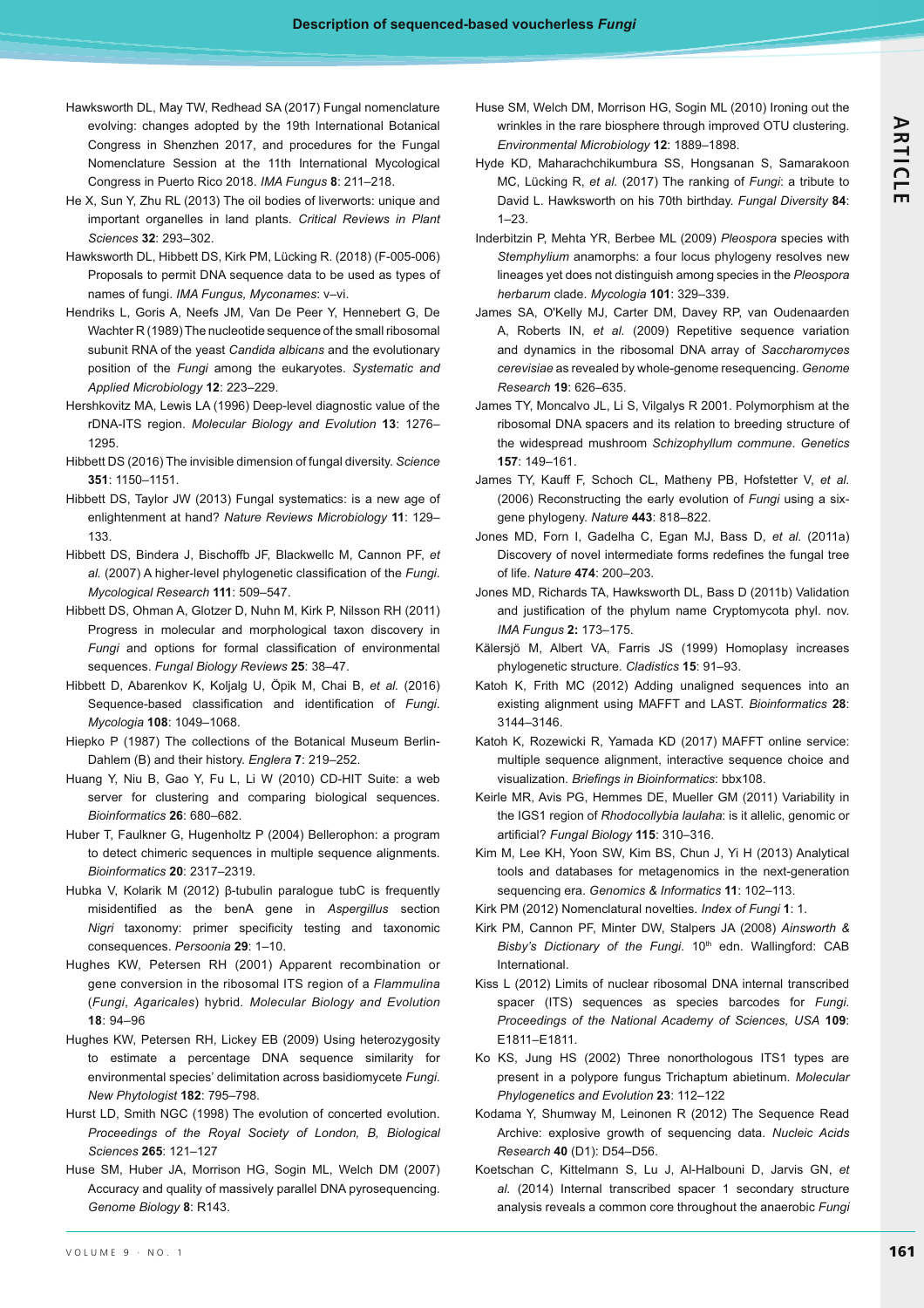**ARTICLE**

(*Neocallimastigomycota*). *PloS One* **9** (3): e91928.

- Kõljalg U, Nilsson RH, Abarenkov K, Tedersoo L, Taylor AF, *et*  al. (2013) Towards a unified paradigm for sequence-based identification of Fungi. Molecular Ecology 22: 5271–5277.
- Koren S, Harhay GP, Smith TP, Bono JL, Harhay DM, *et al.* (2013) Reducing assembly complexity of microbial genomes with singlemolecule sequencing. *Genome Biology* **14**: R101.
- Korf RP (2005) Reinventing taxonomy: a curmudgeon's view of 250 years of fungal taxonomy, the crisis in biodiversity, and the pitfalls of the phylogenetic age. *Mycotaxon* **93**: 407–416.
- Kovács GM, Balázs TK, Calonge FD, Martín MP (2011) The diversity of Terfezia desert truffles: new species and a highly variable species complex with intrasporocarpic nrDNA ITS heterogeneity. *Mycologia* **103**: 841–853.
- Kück P, Mayer C, Wägele JW, Misof B (2012) Long branch effects distort maximum likelihood phylogenies in simulations despite selection of the correct model. *PLoS One* **7(5)**: e36593.
- Kumar S, Carlsen T, Mevik B, Enger P, Blaalid R, *et al.* (2011) CLOTU: an online pipeline for processing and clustering of 454 amplicon reads into OTUs followed by taxonomic annotation. *BMC Bioinformatics* **12**: 182.
- Kunin V, Engelbrektson A, Ochman H, Hugenholtz P (2010) Wrinkles in the rare biosphere: pyrosequencing errors can lead to artificial inflation of diversity estimates. Environmental Microbiology 12: 118–123.
- Kurtzman CP (1985) Molecular taxonomy of the *Fungi*. In *Gene Manipulation in Fungi* (Bennett IW, Lasuse LL, eds): 35–63. Orlando: Academic Press.
- Lazarus KL, James TY (2015) Surveying the biodiversity of the *Cryptomycota* using a targeted PCR approach. *Fungal Ecology* **14**: 62–70.
- Leakey R, Lewin R (1995) *The Sixth Extinction: Patterns of Life and the Future of Humankind*. New York: Doubleday.
- Leavitt SD, Johnson LA, Goward T, Clair LLS (2011) Species delimitation in taxonomically difficult lichen-forming Fungi: an example from morphologically and chemically diverse *Xanthoparmelia* (*Parmeliaceae*) in North America. *Molecular Phylogenetics and Evolution* **60**: 317–332.
- Leinonen R, Sugawara H, Shumway M (2011) The sequence read archive. *Nucleic Acids Research* **39** (Database issue): D19–D21.
- Letcher PM, Lopez S, Schmieder R, Lee PA, Behnke C, Powell MJ, McBride RC (2013) Characterization of *Amoeboaphelidium protococcarum*, an algal parasite new to the cryptomycota isolated from an outdoor algal pond used for the production of biofuel. *PLoS One* **8** (2): e56232.
- Li W, Godzik A (2006) Cd-Hit: a fast program for clustering and comparing large sets of protein or nucleotide sequences. *Bioinformatics* **22**: 1658–1659.
- Li Y, Jiao L, Yao YJ (2013) Non-concerted ITS evolution in *Fungi*, as revealed from the important medicinal fungus *Ophiocordyceps sinensis*. *Molecular Phylogenetics and Evolution* **68**: 373–379.
- Liao D (1999) Concerted evolution: molecular mechanism and biological implications. *American Journal of Human Genetics* **64**: 24–30.
- Liao D (2008) *Concerted Evolution*. Gainsville FL: Diaquing Lao.
- Lim GS, Balke M, Meier R (2012) Determining species boundaries in a world full of rarity: singletons, species delimitation methods. *Systematic Biology* **61**: 165–169.
- Lindner DL, Carlsen T, Nilsson HR, Davey M, Schumacher T, Kauserud H (2013) Employing 454 amplicon pyrosequencing to

reveal intragenomic divergence in the internal transcribed spacer rDNA region in *Fungi*. *Ecology and Evolution* **3**: 1751–1764.

- Lindner DL, Banik MT (2011) Intragenomic variation in the ITS rDNA region obscures phylogenetic relationships and inflates estimates of operational taxonomic units in the genus *Laetiporus*. *Mycologia* **103**: 731–740.
- Liu JK, Hyde KD, Jeewon R, Phillips AJ, Maharachchikumbura SS, *et al.* (2017) Ranking higher taxa using divergence times: a case study in *Dothideomycetes*. *Fungal Diversity* **84**: 75–99.
- Liu K, Raghavan S, Nelesen S, Linder CR, Warnow T (2009) Rapid and accurate large-scale coestimation of sequence alignments and phylogenetic trees. *Science* **19**: 1561–1564.
- Liu K, Warnow TJ, Holder MT, Nelesen SM, Yu J, *et al.* (2012) SATe-II: very fast and accurate simultaneous estimation of multiple sequence alignments and phylogenetic trees. *Systematic Biology* **61**: 90–106.
- Livermore JA, Mattes TE (2013) Phylogenetic detection of novel *Cryptomycota* in an Iowa (United States) aquifer and from previously collected marine and freshwater targeted highthroughput sequencing sets. *Environmental Microbiology* **15**: 2333–2341.
- Locey KJ, Lennon JT (2016) Scaling laws predict global microbial diversity. *Proceedings of the National Academy of Sciences, USA* **113**: 5970–5975.
- Loman NJ, Misra RV, Dallman TJ, Constantinidou C, Gharbia SE, *et al.* (2012) Performance comparison of benchtop high-throughput sequencing platforms. *Nature Biotechnology* **30**: 434–439.
- Lombard L, Crous PW, Wingfield BD, Wingfield MJ (2010) Multigene phylogeny and mating tests reveal three cryptic species related to *Calonectria pauciramosa*. *Studies in Mycology* **66**: 15–30.
- Lücking R, Moncada B (2017) Dismantling *Marchandiomphalina* into *Agonimia* (*Verrucariaceae*) and *Lawreymyces* gen. nov. (*Corticiaceae*): setting a precedent to the formal recognition of thousands of voucherless *Fungi* based on type sequences. *Fungal Diversity* **84**: 119–138.
- Lücking R, Hodkinson BP, Stamatakis A, Cartwright RA (2011) PICS-Ord: unlimited coding of ambiguous regions by pairwise identity and cost scores ordination. *BMC Bioinformatics* **12** (1): 10.
- Lücking R, Kalb K, Essene A (2012) The power of ITS: using megaphylogenies of barcoding genes to reveal inconsistencies in taxonomic identifications of genbank submissions. In: 7th IAL Symposium "Lichens: From Genome to Ecosystems in a *Changing World", January 2012, Bangkok (Thailand), Book of Abstracts*: 3B-1-O2.
- Lücking R (2014) A phylogenetic classification system for unvouchered environmental fungal sequences of unknown taxonomic affiliation. In: 10th International Mycological Congress, Bangkok, Thailand. IMC10 Book of Abstracts: O 8.6.1: Abstract ID ABS0123; http://www.fabinet.up.ac.za/newsitem/112-IMC10 eBook of Abstracts.pdf.
- Lücking R, Lawrey JD, Gillevet PM, Sikaroodi M, Dal Forno M, Berger SA (2014) Multiple ITS haplotypes in the genome of the lichenized basidiomycete *Cora inversa* (*Hygrophoraceae*): fact or artifact? *Journal of Molecular Evolution* **78:** 148–162.
- Lücking R, Dal Forno M, Moncada B, Coca LF, Vargas-Mendoza LY, *et al.* (2016a) Turbo-taxonomy to assemble a megadiverse lichen genus: seventy new species of *Cora* (*Basidiomycota*: *Agaricales*: *Hygrophoraceae*), honouring David Leslie Hawksworth's seventieth birthday. *Fungal Diversity*: doi:10.1007/s13225-016- 0374-9.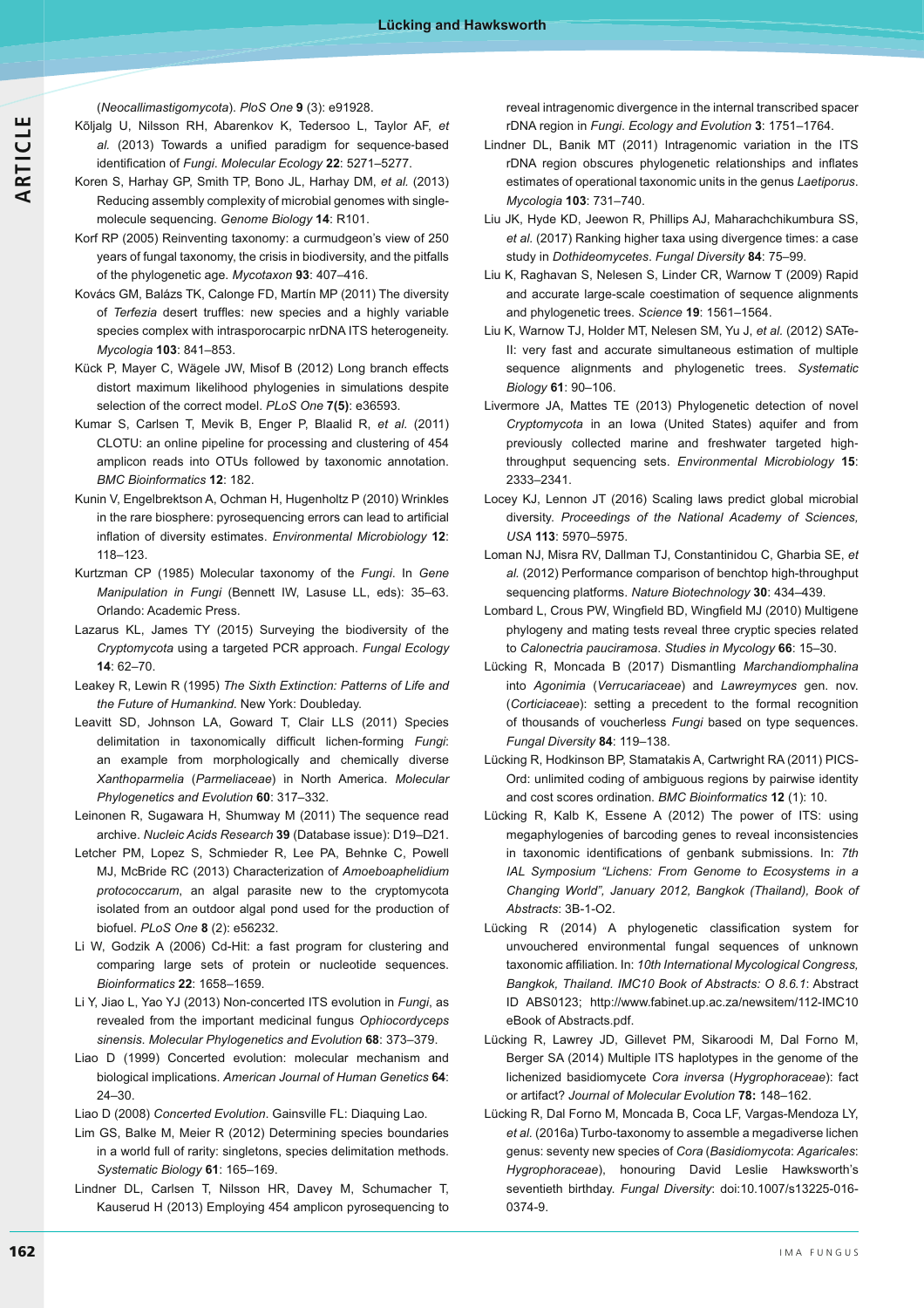- Lücking R, Nelsen MP, Aptroot A, Klee RB, Bawingan PA, *et al.* (2016b) A phylogenetic framework for reassessing generic concepts and species delimitation in the lichenized family Trypetheliaceae (Ascomycota: Dothideomycetes). *The Lichenologist* **48**: 739–762
- Lumbsch HT, Leavitt SD (2011) Goodbye morphology? A paradigm shift in the delimitation of species in lichenized *Fungi*. *Fungal Diversity* **50**: 59.
- Lumini E, Orgiazzi A, Borriello R, Bonfante P, Bianciotto V (2010) Disclosing arbuscular mycorrhizal fungal biodiversity in soil through a land-use gradient using a pyrosequencing approach. *Environmental Microbiology* **12**: 2165–2179.
- Luo C, Tsementzi D, Kyrpides N, Read T, Konstantinidis KT (2012) Direct comparisons of Illumina *vs*. Roche 454 sequencing technologies on the same microbial community DNA sample. *PLoS One* **7**: e30087.
- Lutzoni F, Kauff F, Cox CJ, McLaughlin D, Celio G, *et al.* (2004) Assembling the fungal tree of life: progress, classification, and evolution of subcellular traits. *American Journal of Botany* **91**: 1446–1480.
- Margulies M, Egholm M, Altman WE, Attiya S, Bader JS, *et al.* (2005) Genome sequencing inmicrofabricated high-density picolitre reactors. *Nature* **437**: 376–380.
- Mark K, Cornejo C, Keller C, Flück D, Scheidegger C (2016) Barcoding lichen-forming *Fungi* using 454 pyrosequencing is challenged by artifactual and biological sequence variation. *Genome* **59**: 685–704.
- Matsen FA, Kodner RB, Armbrust EV (2010) PPlacer: linear time maximum-likelihood and Bayesian phylogenetic placement of sequences onto a fixed reference tree. BMC Bioinformatics 11: 538.
- McGuire KL, Fierer N, Bateman C, Treseder KK, Turner BL (2012) Fungal community composition in neotropical rain forests: the influence of tree diversity and precipitation. Microbial Ecology 63: 804–812.
- Meier R (2008) DNA sequences in taxonomy. In Wheeler QD (Ed.), *The New Taxonomy*, pp. 95–127. CRC Press, Boca Raton, FL.
- Menkis A, Urbina H, James TY, Rosling A (2014) *Archaeorhizomyces*  borealis sp. nov. and a sequence-based classification of related soil fungal species. *Fungal Biology* **118**: 943–955.
- Metsger DA (1999) *Managing the Modern Herbarium: an interdisciplinary approach*. Toronto: Royal Ontario Museum, Centre for Biodiversity and Conservation Biology, Ontario, Canada.
- Miądlikowska J, Kauff F, Högnabba, Oliver JC, Molnár K, et *al.* (2014) A multigene phylogenetic synthesis for the class *Lecanoromycetes* (*Ascomycota*): 1307 *Fungi* representing 1139 infrageneric taxa, 317 genera and 66 families. *Molecular Phylogenetics and Evolution* **79**: 132–168.
- Michelmore RW, Hulbert SH (1987) Molecular markers for genetic analysis of phytopathogenic *Fungi*. *Annual Review of Phytopathology* **25**: 383–404.
- Millanes AM, Diederich P, Wedin M (2016) *Cyphobasidium* gen. nov., a new lichen-inhabiting lineage in the *Cystobasidiomycetes* (*Pucciniomycotina*, *Basidiomycota*, *Fungi*). *Fungal Biology* **120**: 1468–1477.
- Minnis AM (2015) The shifting sands of fungal naming under the ICN and the One Name Era for *Fungi*. In: *The Mycota.* Vol VIIB. *Systematics and Evolution* (McLaughlin DJ, Spatafora JW, eds): 179–203. Berlin: Springer.
- Minoche AE, Dohm JC, Himmelbauer H (2011) Evaluation of genomic high-throughput sequencing data generated on Illumina HiSeq

and genome analyzer systems. *Genome Biology* **12** (11): R112.

- Moncada B, Lücking R, Suárez A (2014) Molecular phylogeny of the genus *Sticta* (lichenized *Asco mycota*: *Lobariaceae*) in Colombia. *Fungal Diversity* **64**: 205–231.
- Moncalvo JM, Vilgalys R, Redhead SA, Johnson JE, James TY, *et al.* (2002) One hundred and seventeen clades of euagarics. *Molecular Phylogenetics and Evolution* **23**: 357–400.
- Mora C, Tittensor DP, Adl S, Simpson AGB, Worm B (2011) How many species are there on earth and in the ocean. *PLoS Biology* **9** (8): e1001127.
- Morris, HM, Smith ME, Rizzo DM, Rejmanek M, Bledsoe CS (2008) Contrasting ectomycorrhizal fungal communities on the roots of co-occurring oaks (*Quercus* spp.) in a California woodland. *New Phytologist* **178**: 167–176.
- Morrison DA (2009) A framework for phylogenetic sequence alignment. *Plant Systematics and Evolution* **282**: 127–149.
- Mysara M, Saeys Y, Leys N, Raes J, Monsieurs P (2015) CATCh, an ensemble classifier for chimera detection in 16S rRNA sequencing studies. *Applied and Environmental Microbiology* **81**: 1573–1584.
- Nagy LG, Házi J, Vágvölgyi C, Papp T (2012) Phylogeny and species delimitation in the genus *Coprinellus* with special emphasis on the haired species. *Mycologia* **104**: 254–275.
- Nilsson RH, Kristiansson E, Ryberg M, Larsson KH (2005) Approaching the taxonomic affiliation of unidentified sequences in public databases–an example from the mycorrhizal *Fungi*. *BMC Bioinformatics* **6**: 178.
- Nilsson RH, Ryberg M, Kristiansson E, Abarenkov K, Larsson K-H, Kõljalg U (2006) Taxonomic reliability of DNA sequences in public sequence databases: a fungal perspective. *PLoS One* **1**: e59.
- Nilsson RH, Kristiansson E, Ryberg M, Hallenberg N, Larsson KH (2008) Intraspecific ITS variability in the kingdom Fungi as expressed in the international sequence databases and its implications for molecular species identification. Evolutionary *Bioinformatics* **4**: 193–201.
- Nilsson RH, Tedersoo L, Lindahl BD, Kjøller R, Carlsen T, *et al.* (2011) Towards standardization of the description and publication of next-generation sequencing datasets of fungal communities. *New Phytologist* **191**: 314–318.
- Nilsson RH, Tedersoo L, Abarenkov K, Ryberg M, Kristiansson E, Hartmann M, Schoch CL, Nylander JA, Bergsten J, Porter TM, Jumpponen A (2012) Five simple guidelines for establishing basic authenticity and reliability of newly generated fungal ITS sequences. *MycoKeys* **4**: 37–63.
- Nilsson RH, Hyde KD, Pawłowska J, Ryberg M, Tedersoo L, et al. (2014) Improving ITS sequence data for identification of plant pathogenic *Fungi*. *Fungal Diversity* **67**: 11–19.
- Nilsson RH, Wurzbacher C, Bahram M, Coimbra VR, Larsson E, *et al.* (2016) Top 50 most wanted *Fungi*. *MycoKeys* **12**: 29.
- Niu B, Fu L, Sun S, Li W (2010) Artificial and natural duplicates in pyrosequencing reads of metagenomic data. *BMC Bioinformatics* **11**: 187.
- O'Brien HE, Parrent JL, Jackson JA, Moncalvo JM, Vilgalys R (2005) Fungal community analysis by large-scale sequencing of environmental samples. *Applied and Environmental Microbiology* **71**: 5544–5550.
- O'Donnell K, Cigelnik E (1997) Two divergent intragenomic rDNA ITS2 types within a monophyletic lineage of the fungus *Fusarium* are nonorthologous. *Molecular Phylogenetics and Evolution* **7**: 103–116.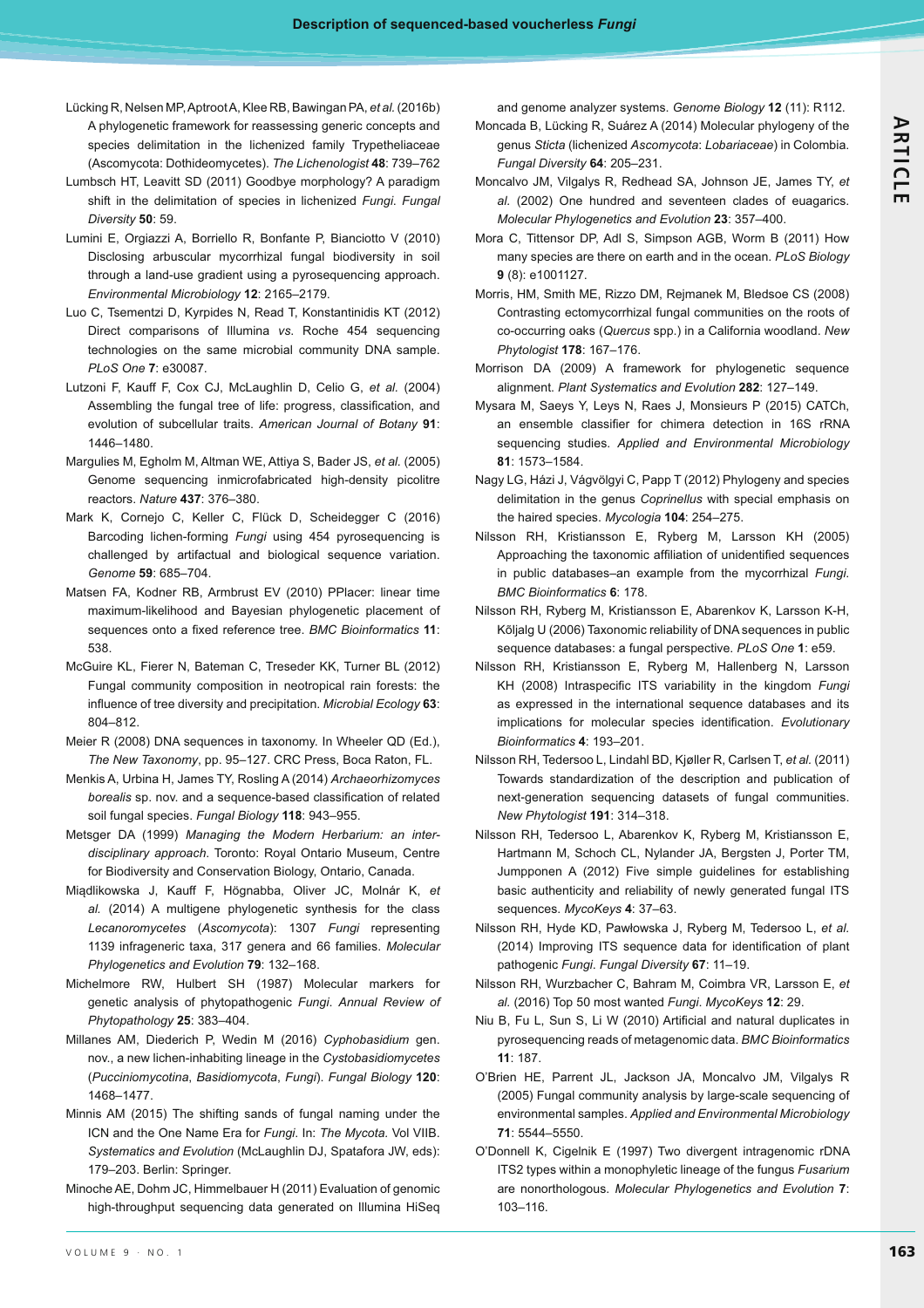- **ARTICLE**
- O'Donnell K, Cigelnik E, Nirenberg HI (1998) Molecular systematics and phylogeography of the *Gibberella fujikuroi* species complex. *Mycologia* **90**: 465–493.
- O'Donnell K, Ward TJ, Robert VARG, Crous PW, Geiser DM, Kang S (2015) DNA sequence-based identification of Fusarium: current status and future directions. *Phytoparasitica* **43**: 583–595.
- Penn O, Privman E, Landan G, Graur D, Pupko T (2010a) An alignment confidence score capturing robustness to guide-tree uncertainty. *Molecular Biology and Evolution* **27**: 1759–1767.
- Penn O, Privman E, Ashkenazy H, Landan G, Graur D, Pupko T (2010b) GUIDANCE: a web server for assessing alignment - -*Nucleic Acids Research* **38**: W23–W28.
- Porazinska DL, Giblin-Davis RM, Sung W, Thomas WK (2012) The nature and frequency of chimeras in eukaryotic metagenetic samples. *Journal of Nematology* **44**: 18–25.
- Porter TM, Golding GB (2011) Are similarity- or phylogeny-based methods more appropriate for classifying internal transcribed spacer (ITS) metagenomic amplicons? *New Phytologist* **192**: 775–782.
- Powell JR, Monaghan MT, Opik M, Rillig MC (2011) Evolutionary criteria outperform operational approaches in producing ecologically relevant fungal species inventories. *Molecular Ecology* **20**: 655–666.
- Pringle A, Baker DM, Platt JL, Wares JP, Latge JP, Taylor JW (2005) Cryptic speciation in the cosmopolitan and clonal human pathogenic fungus *Aspergillus fumigatus*. *Evolution* **59**: 1886– 1899.
- Pryce TM, Palladino S, Kay ID, Coombs GW (2003) Rapid identification of Fungi by sequencing the ITS1 and ITS2 regions using an automated capillary electrophoresis system. *Medical Mycology* **41**: 369–381.
- Quaedvlieg W, Binder M, Groenwakd JZ, Summerell BA, Carnegie AJ, *et al.* (2014) Introducing the consolidated species concept to resolve species in the *Teratosphaericaeae*. *Persoonia* **33**: 1–40.
- Quail MA, Smith M, Coupland P, Otto TD, Harris SR, *et al.* (2012) A tale of three next generation sequencing platforms: comparison of lon Torrent, Pacific Biosciences and Illumina MiSeq sequencers. *BMC Genomics* **13**: 341.
- Quince C, Lanzén A, Curtis TP, Davenport RJ, Hall N, *et al.* (2009) Accurate determination of microbial diversity from 454 pyrosequencing data. *Nature Methods* **6**: 639–641.
- Quince C, Lanzen A, Davenport RJ, Turnbaugh PJ (2011) Removing noise from pyrosequenced amplicons. *BMC Bioinformatics* **12**: 38.
- Rambold G, Stadler M, Begerow D (2013) Mycology should be recognized as a field in biology at eye level with other major disciplines – a memorandum. *Mycological Progress* **12**: 455–463.
- Renner SS (2016) A return to Linnaeus's focus on diagnosis, not description: the use of DNA characters in the formal naming of species. *Systematic Biology* **65**: 1085–1095.
- Ronaghi M, Elahi E (2002) Pyrosequencing for microbial typing. *Journal of Chromatography B* **782**: 67–72.
- Rosenthal LM, Larsson KH, Branco S, Chung JA, Glassman SI, *et al.* (2017) Survey of corticioid *Fungi* in North American pinaceous forests reveals hyperdiversity, underpopulated sequence databases, and species that are potentially ectomycorrhizal. *Mycologia* **109**: 115–127.
- Roskov Y, Abucay L, Orrell T, Nicolson D, Flann C, *et al.* (eds) (2016) Species 2000 & ITIS Catalogue of Life, 2016 Annual Checklist. Leiden: Naturalis; Digital resource at www.catalogueoflife.org/

annual-checklist/2016.

- Rosling A, Cox F, Cruz-Martinez K, Ihrmark K, Grelet GA, *et al.* (2011) *Archaeorhizomycetes*: unearthing an ancient class of ubiquitous soil *Fungi*. *Science* **333**: 876–879.
- Rossman AY (2007) Report of the planning workshop for all *Fungi* DNA Barcoding. *Inoculum* 58: 1-5.
- Ryberg M, Nilsson RH, Kristiansson E, Topel M, Jacobsson S, Larsson E (2008) Mining metadata from unidentified ITS sequences in GenBank: a case study in *Inocybe* (Basidiomycota). *BMC Evolutionary Biology* **8**: 50–64.
- Salipante SJ, Kawashima T, Rosenthal C, Hoogestraat DR, Cummings LA, *et al.* (2014) Performance comparison of Illumina and ion torrent next-generation sequencing platforms for 16S rRNA-based bacterial community profiling. Applied and *Environmental Microbiology* **80**: 7583–7591.
- Schloss PD, Westcott SL, Ryabin T, Hall JR, Hartmann M, *et al.* (2009) Introducing mothur: open-source, platform-independent, community-supported software for describing and comparing microbial communities. *Applied Environmental Microbiology* **75**: 7537–7541.
- Schloss PD, Gevers D, Westcott SL (2011) Reducing the effects of PCR amplification and sequencing artifacts on 16S rRNA-based studies. *PloS One* **6** (12): e27310.
- Schmit JP, Mueller GM (2007) An estimate of the lower limit of fungal diversity. *Biodiversity and Conservation* **16**: 99–111.
- Schmitt I, Lumbsch HT (2009) Ancient horizontal gene transfer from bacteria enhances biosynthetic capabilities of *Fungi*. *PloS One* 4 (2): e4437.
- Schmitt I, Martín MP, Kautz S, Lumbsch HT (2005) Diversity of non-reducing polyketide synthase genes in the *Pertusariales* (lichenized *Ascomycota*): a phylogenetic perspective. *Phytochemistry* **66**: 1241–1253.
- Schoch CL, Sung GH, López-Giráldez F, Townsend JP, Miadlikowska J, *et al.* (2009) The *Ascomycota* tree of life: a phylum-wide phylogeny clarifies the origin and evolution of fundamental reproductive and ecological traits. *Systematic Biology* **58**: 224– 239.
- Schoch CL, Seifert KA, Huhndorf S, Robert V, Spouge JL, *et al.* (2012) Nuclear ribosomal internal transcribed spacer (ITS) region as a universal DNA barcode marker for *Fungi*. *Proceedings of the National Academy of Sciences, USA* **109**: 6241–6246.
- Seifert KA (2008) The all-*Fungi* barcoding campaign (FunBOL). *Persoonia* **20**: 106.
- Seifert KA (2009) Progress towards DNA barcoding of *Fungi*. *Molecular Ecology Resources* **9** (S1): 83–89.
- Simon UK, Weiß M (2008) Intragenomic variation of fungal ribosomal genes is higher than previously thought. *Molecular Biology and Evolution* **25**: 2251–2254.
- Smith ME, Douhan GW, Rizzo DM (2007a) Intra-specific and intrasporocarp ITS variation of ectomycorrhizal *Fungi* as assessed by rDNA sequencing of sporocarps and pooled ectomycorrhizal roots from a *Quercus* woodland. *Mycorrhiza* **18**: 15–22.
- Smith ME, Douhan GW, Rizzo DM (2007b) Ectomycorrhizal community structure in a xeric *Quercus* woodland based on rDNA sequence analysis of sporocarps and pooled roots. *New Phytologist* **174**: 847–863.
- Soanes D, Richards TA (2014) Horizontal gene transfer in eukaryotic plant pathogens. *Annual Review of Phytopathology* **52**: 583–614.
- Sogin ML, Morrison HG, Huber JA, Welch MD, Huse SM, *et al.* (2006) Microbial diversity in the deep sea and the underexplored 'rare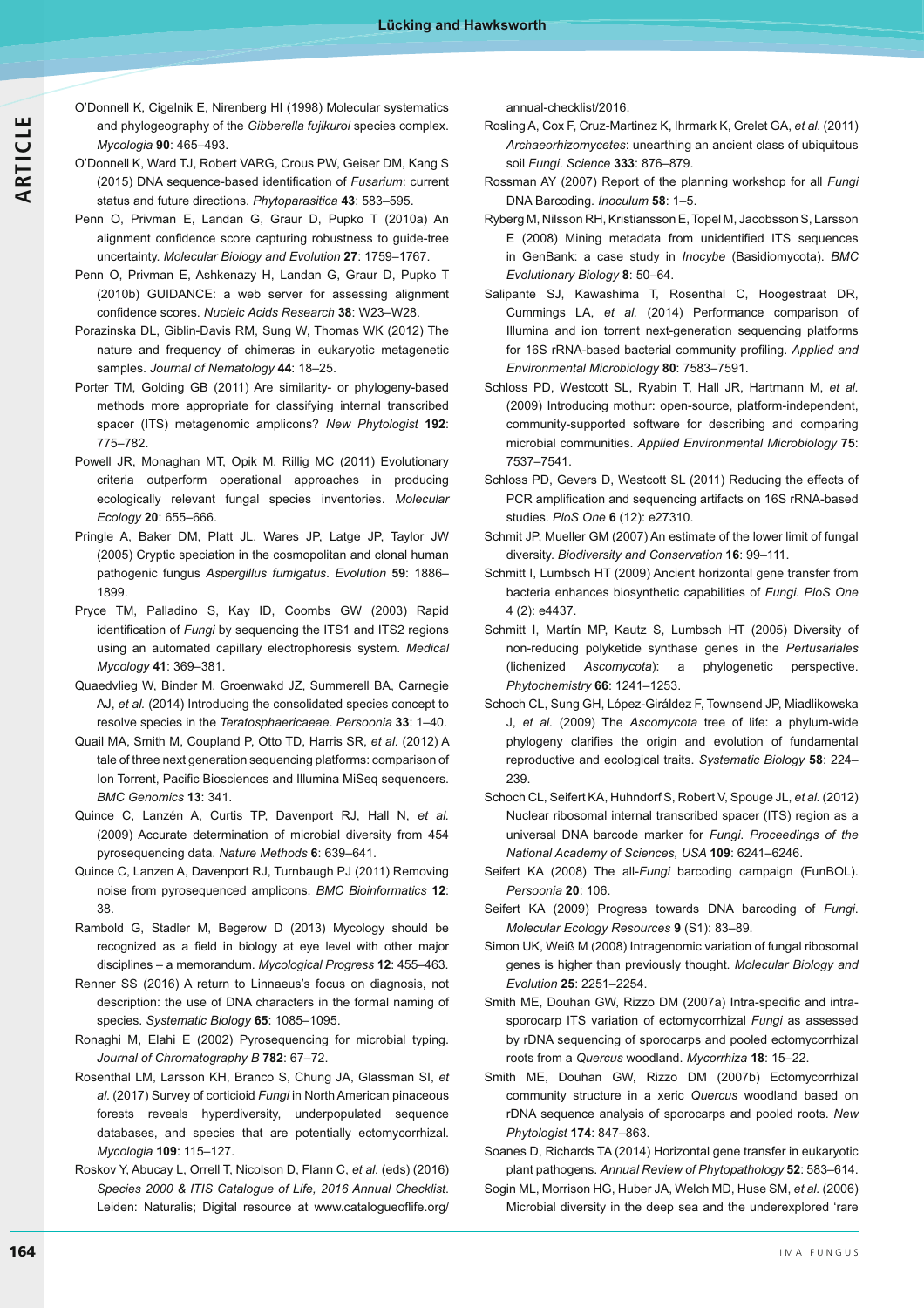biosphere'. *Proceedings of the National Academy of Sciences, USA* **103**: 12115–12120.

- Spatafora JW (2005) Assembling the fungal tree of life (AFTOL). *Mycological Research* **109**: 755–756.
- Spatafora JW, Chang Y, Benny GL, Lazarus K, Smith ME, *et al.* (2016) A phylum-level phylogenetic classification of zygomycete *Fungi* based on genome-scale data. *Mycologia* **108**: 1028–1046.
- Spribille T, Tuovinen V, Resl P, Vanderpool D, Wolinski H, *et al.* 2016) Basidiomycete yeasts in the cortex of ascomycete macrolichens. *Science*: 10.1126/science.aaf8287
- Stamatakis A (2014) RAxML version 8: a tool for phylogenetic analysis and post-analysis of large phylogenies. *Bioinformatics* **30**: 1312–1313.
- Stamatakis A, Komornik Z, Berger SA (2010) Evolutionary placement of short sequence reads on multi-core architectures. In: Computer Systems and Applications (AICCSA), 2010 IEEE/ACS International Conference: 1-8. Hammamet, Tunisia: Institute of Electrical and Electronics Engineers.
- Stark M, Berger SA, Stamatakis A, von Mering C (2010) MLTreeMap – accurate Maximum Likelihood placement of environmental DNA sequences into taxonomic and functional reference phylogenies. *BMC Genomics* **11**: 461.
- Suchard MA, Redelings BD (2006) BAli-Phy: simultaneous Bayesian inference of alignment and phylogeny. *Bioinformatics* **22**: 2047– 2048.
- Sunagawa S, Mende DR, Zeller G, Izquierdo-Carrasco F, Berger SA, et al. (2013) Metagenomic species profiling using universal phylogenetic marker genes. *Nature Methods* **10**: 1196–1199.
- Susko E (2014) Bayesian long branch attraction bias and corrections. *Systematic Biology* **64**: 243–255.
- Tanabe AS, Toju H (2013) Two new computational methods for universal DNA barcoding: A benchmark using barcode sequences of bacteria, archaea, animals, *Fungi*, and land plants. *PloS One* **8** (10): e76910.
- Taylor DL, Booth MG, McFarland JW, Herriott IC, Lennon NJ, *et al.* (2008) Increasing ecological infrence from high throughput sequencing of *Fungi* in the environment through a tagging approach. *Molecular Ecology Resources* **8**: 742–752.
- Taylor JW, Jacobson DJ, Kroken S, Kasuga T, Geiser DM, (2000) Phylogenetic species recognition and species concepts in fungi. *Fungal Genetics and Biology* **31**: 21–32.
- Tedersoo L, Nilsson RH, Abarenkov K, Jairus T, Sadam A, *et al.* (2010) 454 Pyrosequencing and Sanger sequencing of tropical mycorrhizal *Fungi* provide similar results but reveal substantial methodological biases. *New Phytologist* **188**: 291–301.
- Tedersoo L, Bahram M, Põlme S, Kõljalg U, Yorou NS, *et al.* (2014) Global diversity and geography of soil *Fungi*. *Science* **346**: 1256688.
- Tedersoo L, Bahram M, Puusepp R, Nilsson RH, James TY (2017) Novel soil-inhabiting clades fill gaps in the fungal tree of life. *Microbiome* **5**: 42.
- Tripp EA, Lendemer JC (2012) (4–5) Request for binding decisions on the descriptive statements associated with *Mortierella sigyensis* (*Fungi*: *Mortierellaceae*) and *Piromyces cryptodigmaticus* (*Fungi*: *Neocallimastigaceae*). *Taxon* **61**: 886–888.
- Tripp EA, Lendemer JC (2014) Sleepless nights: when you can't find anything to use but molecules to describe new taxa. *Taxon* **63**: 969–971.
- Turland NJ, Wiersema JH (2017) Synopsis of Proposals on Nomenclature – Shenzhen 2017: A review of the proposals concerning the International Code of Nomenclature for algae,

*Fungi*, and plants submitted to the XIX International Botanical Congress. *Taxon* **66**: 217–274.

- Turland NJ, Wiersema JH, Barrie FR, Greuter W, Hawksworth DL, et al. (eds) (2018) International Code of Nomenclature for algae, *fungi, and plants (Shenzhen Code) adopted by the Nineteenth*  International Botanical Congress Shenzhen, China, July 2017. [Regnum Vegetabile no. 159.] Glashütten: Koeltz Botanical Books.
- Unterseher M, Jumpponen A, Öpik M, Tedersoo L, Moora M, *et al.*  (2011) Species abundance distributions and richness estimations in fungal metagenomics – lessons learned from community ecology. *Molecular Ecology* **20**: 275–285.
- Vilgalys R (2003) Taxonomic misidentification in public DNA databases. *New Phytologist* **160**: 4–5.
- Von Konrat M, de Lange P, Greif M, Strozier L, *et al.* (2012) *Frullania knightbridgei*, a new liverwort (*Frullaniaceae*, *Marchantiophyta*) species from the deep south of Aotearoa-New Zealand based on an integrated evidence-based approach. *PhytoKeys* **2012** (8): 13–36.
- Vrålstad T (2011) ITS, OTUs and beyond fungal hyperdiversity calls for supplementary solutions. *Molecular Ecology* **20**: 2873–2875.
- Wake DB (1991) Homoplasy: the result of natural selection, or evidence of design limitations? *The American Naturalist* **138**: 543–567.
- Wake DB, Vredenburg VT (2008) Are we in the midst of the sixth mass extinction? A view from the world of amphibians. *Proceedings of the National Academy of Sciences, USA* **105**: 11466–11473.
- Walker JF, Miller OK, Horton JL (2008) Seasonal dynamics of ectomycorrhizal fungus assemblages on oak seedlings in the southeastern Appalachian Mountains. *Mycorrhizia* **19**: 123–132.
- Wang XC, Liu C, Huang L, Bengtsson-Palme J, Chen H, *et al.* (2015) ITS1: a DNA barcode better than ITS2 in eukaryotes? *Molecular Ecology Resources* **15**: 573–586.
- Wang Z, Nilsson RH, Lopez-Giraldez F, Zhuang WY, Dai YC, *et al.* (2011) Tasting soil fungal diversity with earth tongues: phylogenetic test of SATe alignments for environmental ITS data. Plos One **6**: e19039.
- Wapinski I, Pfeffer A, Friedman N, Regev A (2007) Natural history and evolutionary principles of gene duplication in *Fungi*. *Nature* **449**: 54–61.
- White TJ, Bruns T, Lee SJWT, Taylor JW (1990) Amplification and direct sequencing of fungal ribosomal RNA genes for phylogenetics. *PCR Protocols: a guide to methods and applications* (Innis MA, Gelfand DH, Snisky JJ, White TJ, eds): 315–322. San Diego: Academic Press.
- Wiens JJ (2004) The role of morphological data in phylogeny reconstruction. *Systematic Biology* **53**: 653–661.
- Will KW, Mishler BD, Wheeler QD (2005) The perils of DNA barcoding and the need for integrative taxonomy. *Systematic Biology* **54**: 844–851.
- Yergeau E, Lawrence JR, Sanschagrin S, Waiser MJ, Korber DR, Greer CW (2012) Next-generation sequencing of microbial communities in the Athabasca River and its tributaries in relation to oil sands mining activities. *Applied and Environmental Microbiology* **78**: 7626–7637.
- Zhang J, Kapli P, Pavlidis P, Stamatakis A (2013) A general species delimitation method with applications to phylogenetic placements. *Bioinformatics* **29**: 2869–2876.
- Zhou J, Wu L, Deng Y, Zhi X, Jiang YH, *et al.* (2011) Reproducibility and quantitation of amplicon sequencing-based detection. *ISME Journal* **1**: 11.